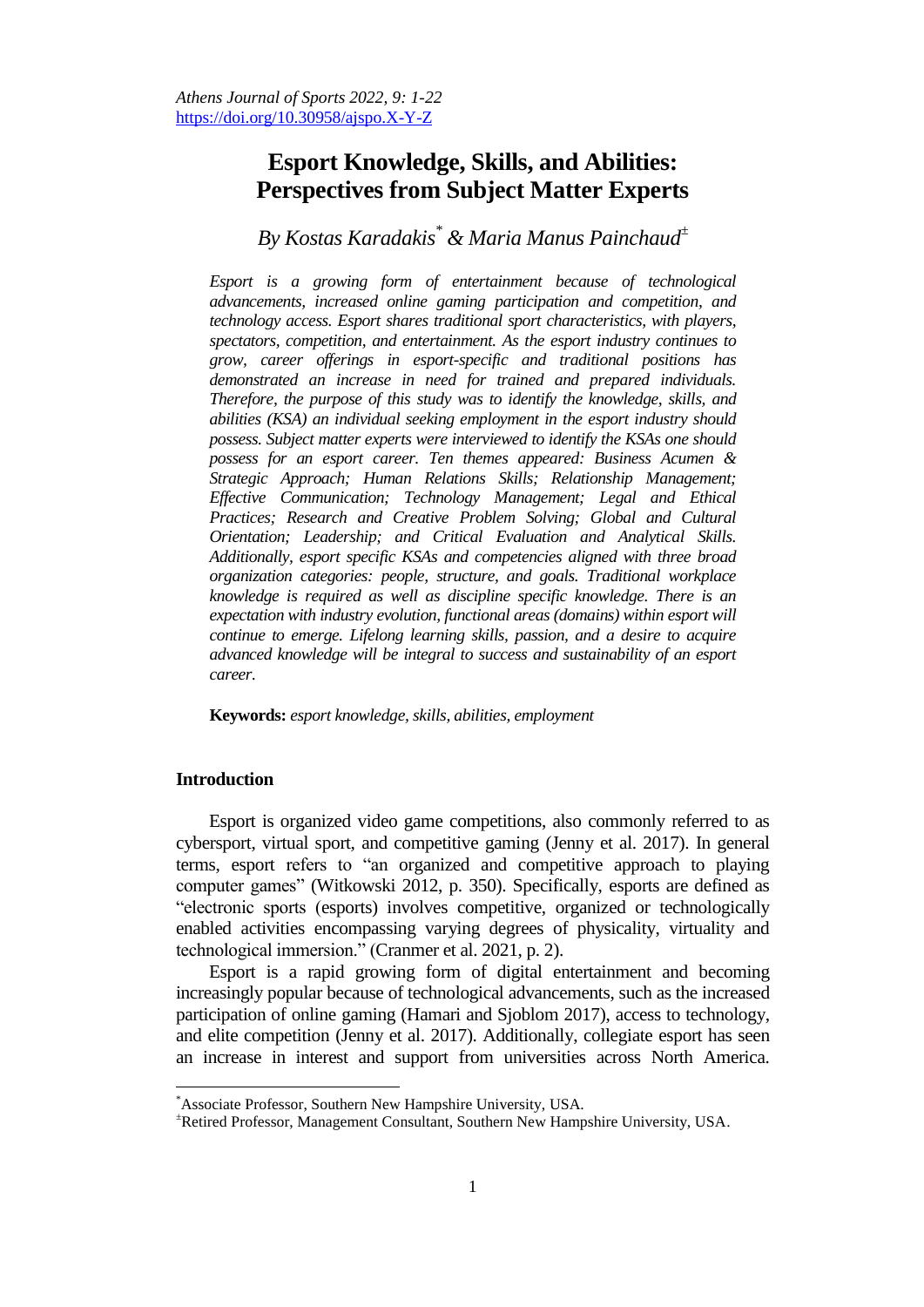According to the National Association of Collegiate Esports (NACE), more than 170 U.S. colleges/universities offer varsity esport programs with scholarships to the players and attracting more than 40,000 players (Venero 2020). As the esport industry continues to grow in general, so have the career offerings. Hitmarker, the largest esport jobs website posted 2,497 jobs in early 2018 and reported an 87% increase in jobs offered in 2019 of 11,027. Additionally, in their Esport Jobs Report, Hitmarker estimated over 22,500 jobs in 2020, although at the time of writing only 8,884 jobs were being advertised on their website (Hitmarker 2020).

There has been ongoing debate as to the definition of esport as well as whether esport are actual sports (Cranmer et al. 2021). Arguments for or against esport being considered a sport are centered around play, organization, competition, skill, physicality, following, and institutionalization (Jenny et al. 2017). Esport encompasses several characteristics of traditional sport, including players, spectators, competition, and entertainment (Jenny et al. 2018). The debate becomes more complex because esport is the merging of culture, technology, sport and business, and unlike traditional sports, esport is an interconnection of multiple platforms synonymous with gaming (Jin 2010). Chikish et al. (2019) maintained that esport has a more multifaceted ecosystem than traditional sports, because "agents can assume multiple roles, and in this way esport and sports play should be viewed as complementary. They proposed that the esport industry is opening the new era in the sports industry" (Chikish et al. 2019, p. 61).

The esport industry offers a multitude of opportunities for participation, employment, and profit for individuals that are trained and prepared to enter the industry. Reitman et al. (2020), provides respective areas where research has emerged because of esport including business, sports science, cognitive science, informatics, media studies, law, and sociology. Other areas identified are technical disciplines such as cloud computing, networking, programming, game design, graphic design, and computer hardware design and engineering (Reavis 2021, p. 180). With the potential for entering employment in the esport industry, "covering this broad spectrum of knowledge, it is clear that no single student could reasonably expect to be an expert in more than one or a few of the domains involved nor could an individual faculty member be able to support the expanse of knowledge across these many diverse knowledge domains" (Reavis 2021, p. 180). Thus, the purpose of this paper is to provide results on the knowledge, skills, and abilities that experts in the esport industry identified that someone wanting to enter the esport industry should focus on and develop.

# **Literature Review**

Esport is receiving interest from various areas including academics, embraced by sport management, (Jang and Byon 2020) esport has also received interest from gaming and culture, psychology and philosophy, and computer science (Cranmer et al. 2021). Like traditional sports, esport has professional players, teams, uniforms, coaches, managers, agents, leagues, competitions, marquee events, endorsement deals, player transfer fees, color commentators (shout casters),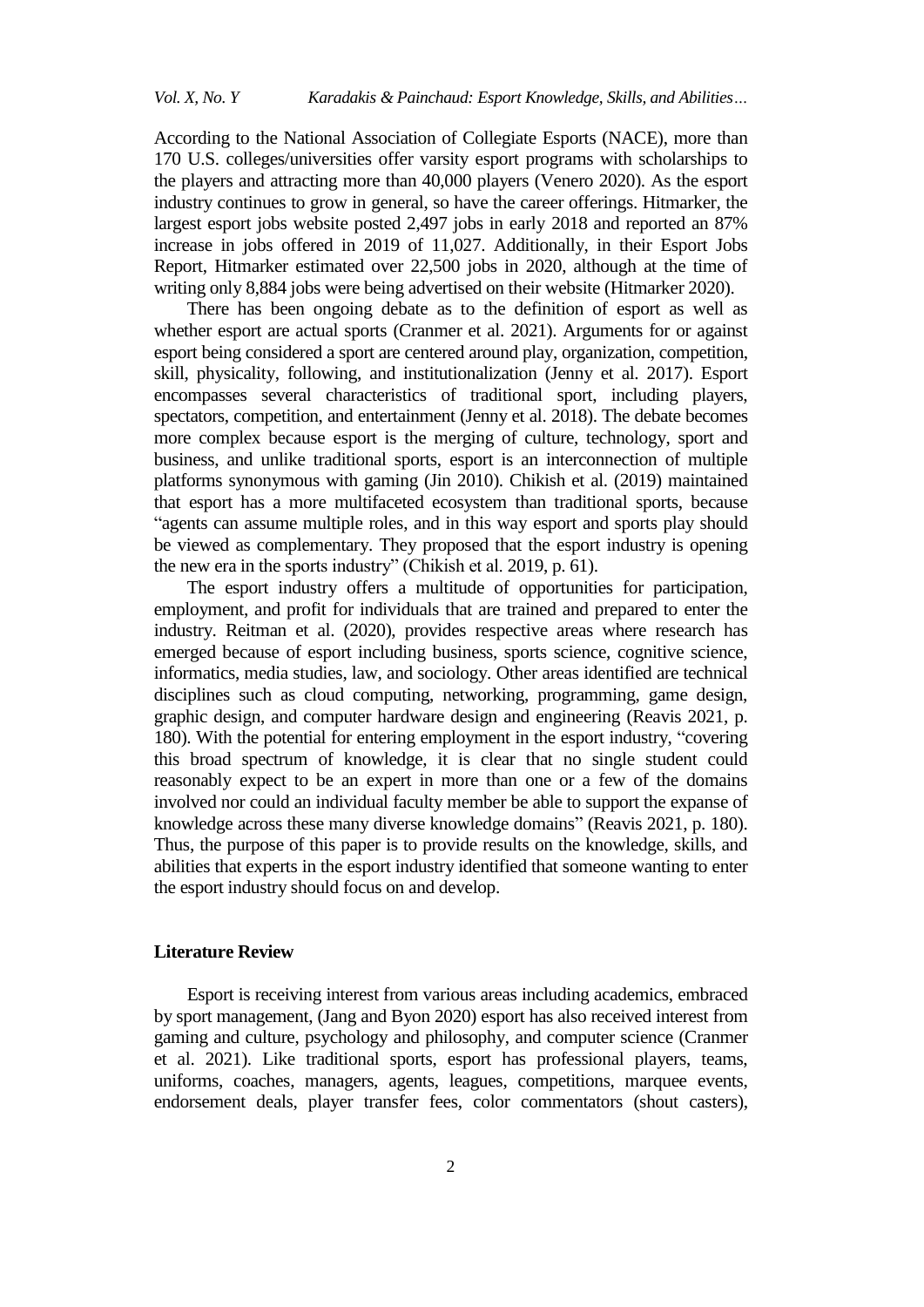highlight reels, college scholarships, and a darker side with match fixing, doping, and gender-related issues (Jenny et al. 2017, Li 2017, Segal 2014). All of which are potential areas of employment. The esport industry offers several career paths for individuals with knowledge, skills, and abilities, in both traditional roles and unique to esport (Hedlund et al. 2021). Esport presents different opportunities and the possibility to "incorporate and exploit emerging technologies to create new play, participation and spectator experiences, reaching new global audiences" (Cranmer et al. 2021, p. 4).

Esport viewership has continued to grow with a global viewership estimated at 435 million, of which 22% are female, and revenues expecting to reach \$1.8 billion (Israel et al. 2022, Andrews and Crawford 2021). Global viewership is expected to grow from 234 million to 285.7 million esport enthusiasts, and from 240 million to 291.6 million occasional viewers by 2024 (Israel et al. 2022). As the esport industry continues to grow there have been influences from other industries and conversely esport influencing other industries, leading to a multifaceted web of interconnected organization, activities, and stakeholders, with numerous goals and objectives (Hedlund et al. 2021). With so many facets, it becomes difficult to properly identify and define employment and career opportunities (Hedlund et al. 2021). To date, we have seen esport-specific (unique) and traditional positions being offered and needing to be filled. For example, Hitmarker reported that in 2019 the largest employment segments were software engineering, marketing, design, operations, and sales; while data, project management, education, art, and engineering had the largest percentage increase in total number of jobs available between 2018 and 2019 (Hedlund et al. 2021, Hitmarker 2020).

With job offerings and the esport industry growing, qualified individuals from other industries have entered the field to fill employment needs (Hedlund et al. 2021). The demand for individuals who can perform traditional roles (e.g., marketing, finance, sales, product management, service) in esport is growing. Hedlund et al. (2021), provide details of the various careers that are specific to esport. These include main areas for individuals that are involved with playing and coaching (college and professional); managing organizations and franchises; producing, managing, and running events; broadcasting and creating content; marketing; health and wellness; game development and design; and international careers. It is important to note, that although these roles can be similar in terms of responsibilities and essential skills, the jobs can vary because of the company's offerings, customers, policies, and the market (Hedlund et al. 2021). This is also true for traditional jobs found in esport, that need novel information and comprehension. Equally, unique and traditional esport careers present opportunities and challenges potential employees seeking to enter esport must understand (Hedlund et al. 2021).

Part of the issue in developing and training qualified candidates with the proper knowledge, skills, and abilities suited for the esport industry is where esport fits within the collegiate environment and curriculum development. Literature has examined esport' growth as an industry but also how university programs have entered and use esport as part of their sport offerings and where it should be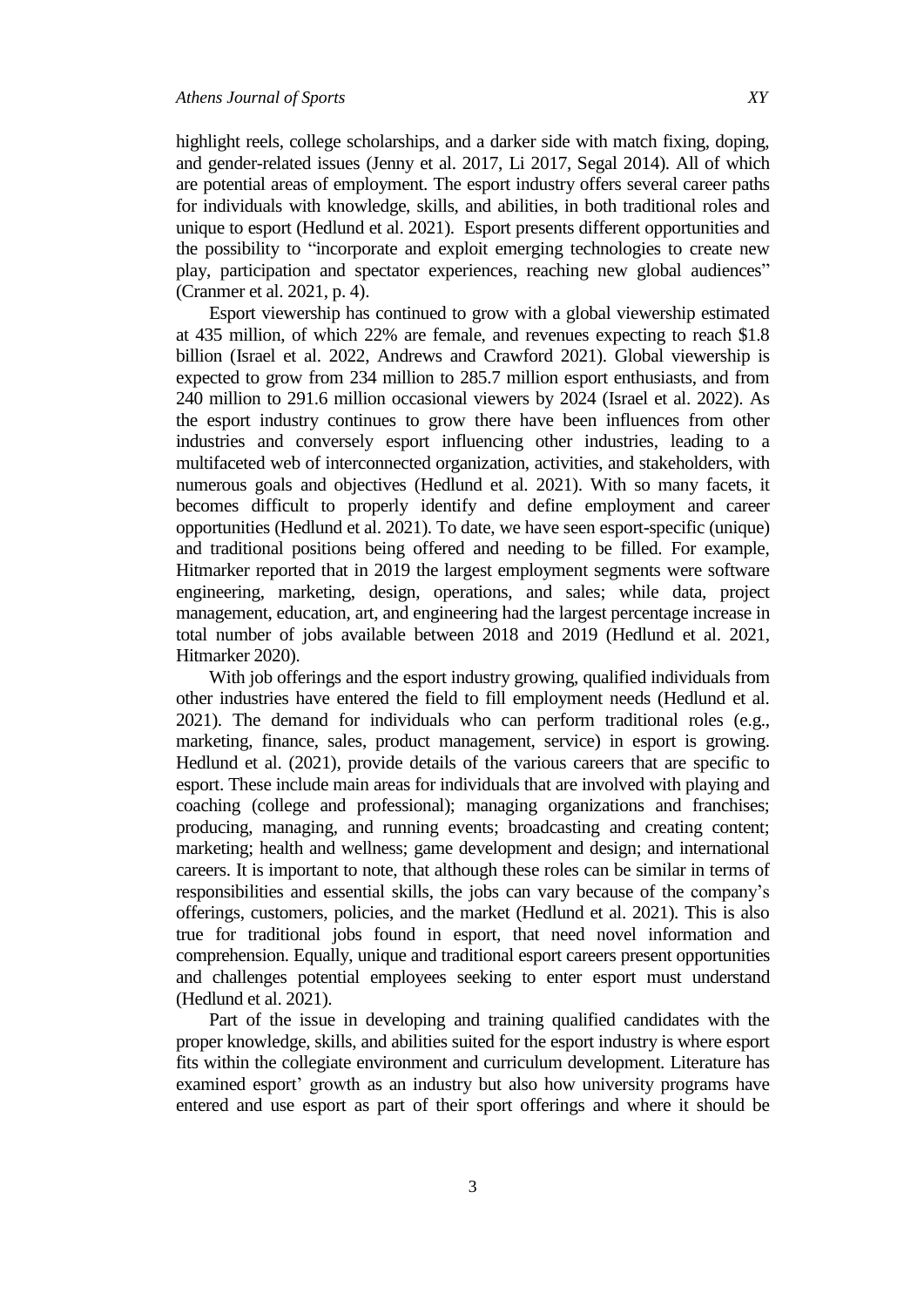housed (i.e., club sports or university athletic program) (Pizzo et al. 2019). This debate centers on supporting esport on campuses. If it is deemed to be a sport, then the program will require funding, management, promotion, and governance like other official sport programs. If it is deemed to be a club then it falls under traditional student activities and management practices (Funk et al. 2018). As the debates concerning esport as sport or not persists (Pizzo et al. 2019), and how should college esport be treated/formatted/housed (Reavis 2021) there is the question of if esport can be a legitimate major for college students (Murray et al. 2021, Raupp 2020). The challenges with developing an esport program and its abilities to build successful esport degree programs and curriculum (Reavis 2021) are also of concern. Thus far information provided about knowledge and skills needed to succeed and enter the esport industry come from profiles of individuals and organizations currently working in esport (Hedlund et al. 2021). Therefore, it is important to identify knowledge, skills, and abilities from those who have entered the esport industry to develop curriculum/programs to help train knowledgeable and passionate people to benefit the industry (Hedlund et al. 2021) and help it continue to grow.

#### *Knowledge, Skills, Abilities, and Competencies*

The Society for Human Resource Management (SHRM) is a national professional human resource (HR) organization which conducts research; plays an active, leading role in workplace employment advocacy; has a credentialling arm that sets professional standards in the field based on a body of knowledge (SHRM BoCK); and adheres to the SHRM Code of Ethics and Professional Standards in Human Resource Management (SHRM 2018). According to SHRM (2021), when conducting job analysis and developing job descriptions, there are three key elements in the process that include the identification and inclusion of knowledge, skills, and abilities, commonly known as KSAs. SHRM defines these key elements as follows:

"Knowledge – body of information necessary for task performance. "Skills – level of proficiency needed for task performance. "Abilities – capabilities necessary to perform the job." (SHRM 2021, p. 333)

For more than 20 years, formal research and surveys of business and industry organizations have attempted to identify the KSAs necessary and expected of college graduates. SHRM has consistently engaged in research regarding necessary KSAs for success in the workplace. At the turn of the  $21<sup>st</sup>$  century, there was focus on the skilled workforce shortage. At a national symposium on the aging workforce in June 2005, Susan R. Meisinger, SPHR, former president and CEO of SHRM discussed the importance for HR professionals and their organizations to support and participate in local workforce training, school-to-work programs, and to implement job training which would include mentorship and professional development programs. The US Department of Education report, the American Management Association Study and research conducted by Porter and McKibbin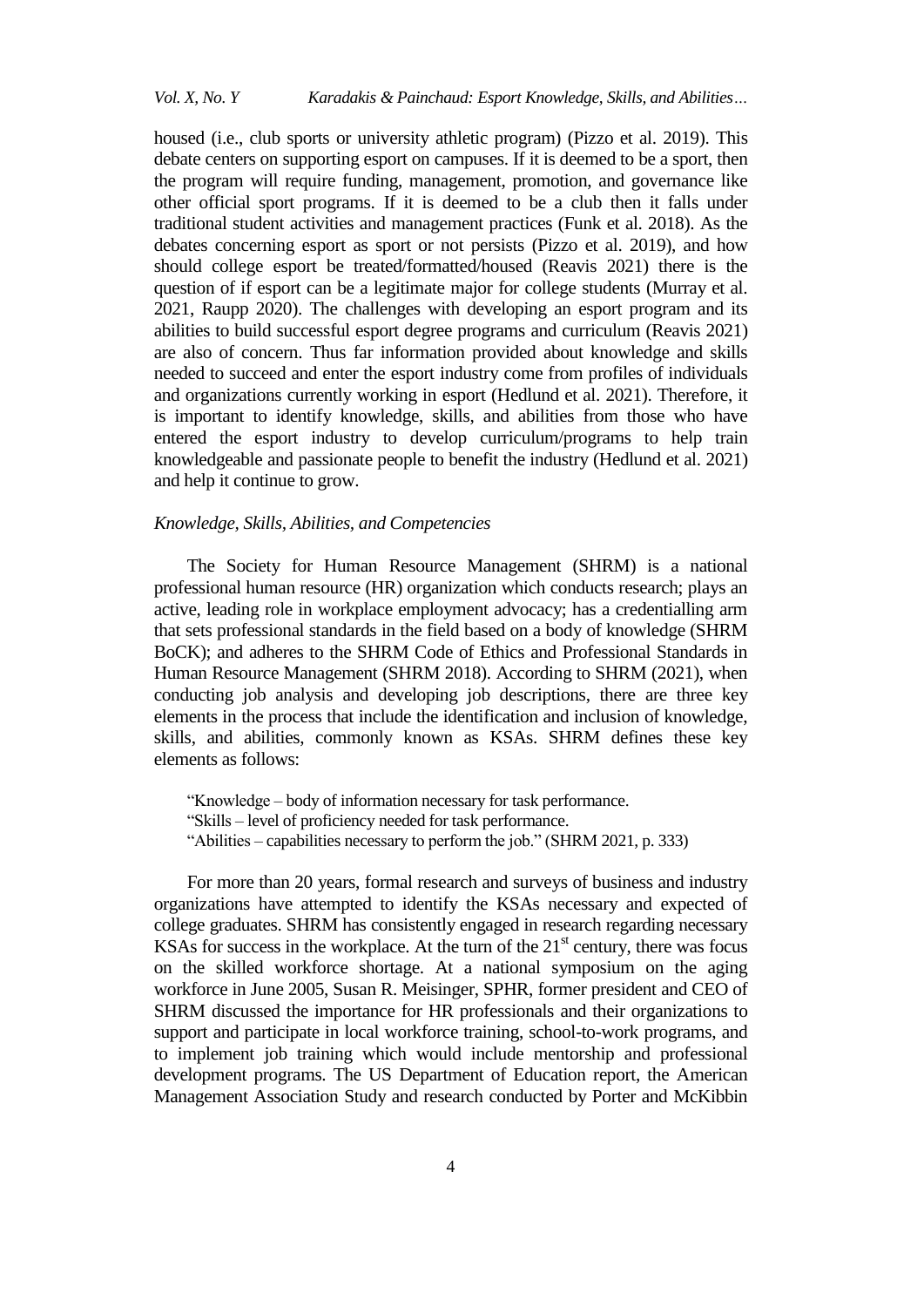discuss the importance of candidates possessing "soft skills" and strategies to help develop them in college students (Painchaud 2006, pp. 45–52).

When preparing for his article for SHRM, Mark Feffer interviewed senior HR managers, senior executives from consulting and training organizations, executives from staffing agencies, higher education business professors, along with analysis of recent research from the Hay Group and Adecco Staffing USA. The result was the identification that "soft skills" are becoming more important for success as the workplace evolves socially and technologically (Feffer 2016).

The Lumina Foundation released its Degree Qualification Profile which identified five areas of learning: specialized knowledge - knowledge acquired in a specialized field of study; broad, integrative knowledge - knowledge acquired in general education fields; intellectual skills - analytic inquiry, use of information resources, engaging diverse perspectives, quantitative fluency, and communication fluency; applied learning - ability to translate knowledge into action; and civic learning - sensitivity, awareness, understanding, and engagement in diversity, equity and inclusion in work, community service, and co-curricular activities (Lumina Foundation for Education 2011). These broad areas of learning align with the expected KSAs of college graduates.

In 2015, the Hart Research Associates released its findings from online surveys of employers and college students conducted on behalf of the Association of American Colleges and Universities (AAC&U). Some key findings of this research:

- 1. Employers believed that broad learning across areas including problem solving with people who have differing views, democratic institutions and values, civic capacity, liberal arts and sciences, and intercultural skills should be an expected part of college for all students, regardless of their chosen major or field of study.
- 2. Written and oral communication, teamwork, ethical decision-making, critical thinking, and the ability to apply knowledge in real world setting were the most highly valued skills identified.
- 3. Employers believe that engaging students in applied learning projects would improve learning and better prepare them for career success.
- 4. Many employers feel that college graduates fall short in their preparedness in several areas, including those the employers deem most important for workplace success. (Hart Research Associates 2015)

In 2019, SHRM published a five-part series on skill gap and readiness for work of college graduates. Part 1 (Wilkie 2019a) discussed the disconnect between higher education academic plans and what employers expect graduates to do; skills such as written communication, speaking persuasively, thinking critically, working independently, showing initiative, and interacting with others are lacking. Additionally, the research showed a big divide between how prepared students think they are for work and how prepared employers think they are. Significant gaps exist between students' and employers' perspectives in the following areas: professionalism/work ethic, oral/written communication, critical thinking/ problem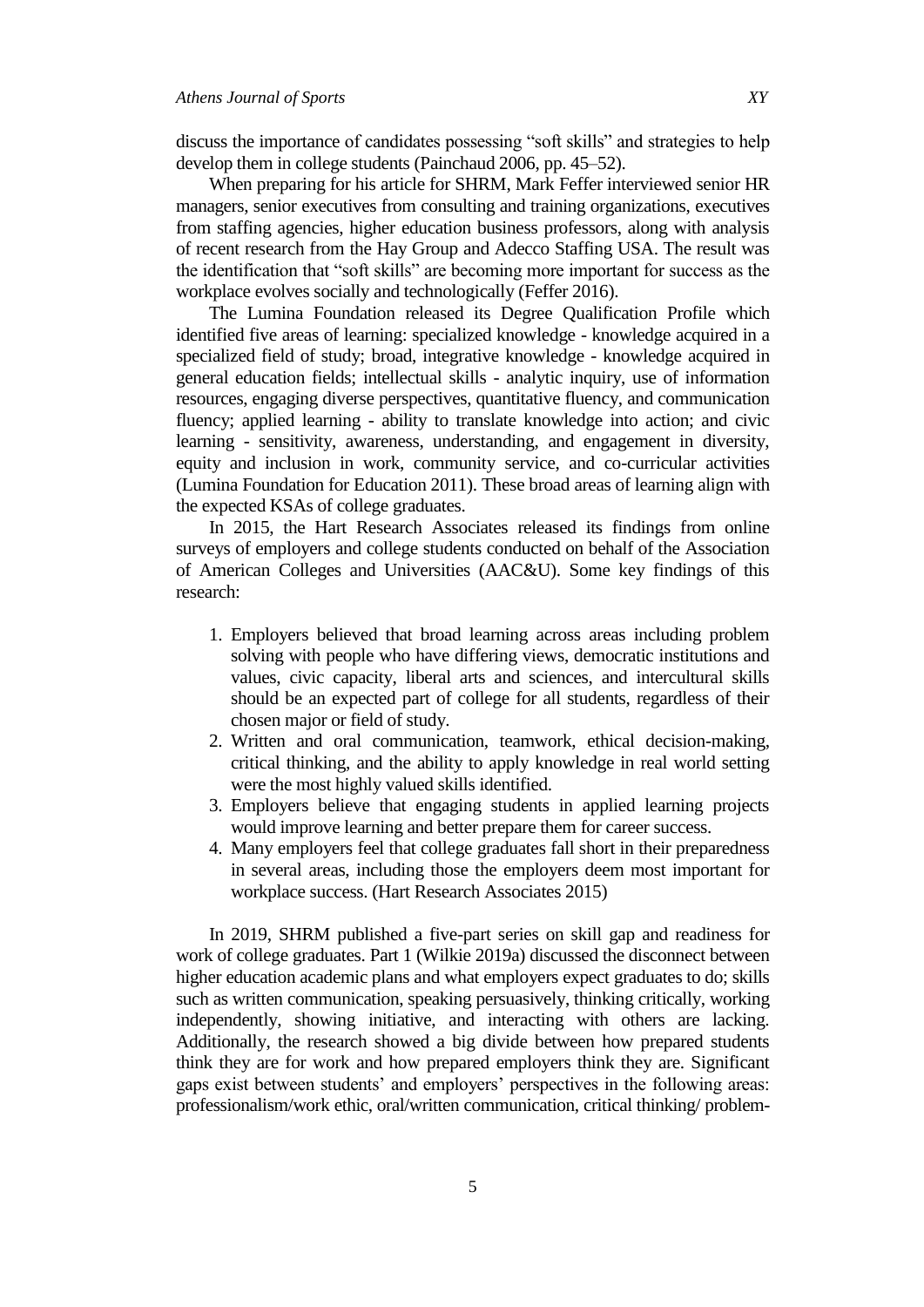solving, teamwork/collaboration, leadership, career management, and global/ intercultural fluency. Part 2 (Wilkie 2019b) identified soft skills such as adaptability, problem-solving, creativity, influence, drive, empathy, collaboration, critical thinking, and being willing to view issues from multiple perspectives as key missing elements. The four overarching soft skills categories identified were critical thinking, communication, listening, and interpersonal skills. In the  $3<sup>rd</sup>$  part of the series, Wilkie (2019c) shares employers indicate hard skills are lacking also. There is a sense of college grads not possessing basic technical and practical skills. Advancements in technology is cited as a potential cause of this gap. The reality is students are not taught the foundation functionality and capability of software so that they can appreciate the transferability to upgraded and updated systems and softwares. Additionally, they prefer calling the help desk instead of accessing the tutorial or "googling it" to learn the process. In part 4, Wilkie (2019d) discusses the importance of business leaders engaging with higher education on curricula development. In doing so, a greater understanding between academia and realworld application could be developed and result in better prepared graduates. The last part in the series, part 5 (Wilkie 2019e), suggests it may be time to reengineer higher education and the 4-year college.

In chapter 2 of *Saving Higher Education* (Bradley et al. 2012), the authors discuss the evolution of competencies. During the 1960's through the end of the twentieth century, higher education focused on "learning objectives" (Bloom et al. 1971). As technology became the driver of change in business and industry, there has been a shift in traditional knowledge, skills, and abilities of the individuals graduating with baccalaureate degrees to a more complex application. In *Assessing Student Achievement in General Education,* Banta (2007) suggests the focus of learning objectives, what faculty believe students should know, is no longer enough for graduates to thrive in the work environment. There is a greater connection of the focus of competency-based education to what graduates need to be able to do in situations, customary/typical as well as unanticipated and/or complex.

Seidman and Bradley (2002) provided the following definition of "competency" in their paper presented at the Annual Meeting of the American Educational Research Association:

"Competency proficiency refers to the ability of an individual to demonstrate the mastery of a skill and/or the application of a theory that leads to the successful attainment of performance-based outcome." (Seidman and Bradley 2002, p. 5)

The 3-Year Business Honors development team at Southern New Hampshire University (SNHU) further provided this working explanation of the definition:

"A competency is a system of behavior that can be applied in a wide range of situations. To become competent in any skill or knowledge area {competency} a person needs to understand both conceptually and behaviorally; have opportunities to practice it; get feedback on how well he or she is performing the skill or applying the knowledge; and use the competency often enough so that it is integrated into his or her behavioral repertoire." (Seidman and Bradley 2002, p. 6)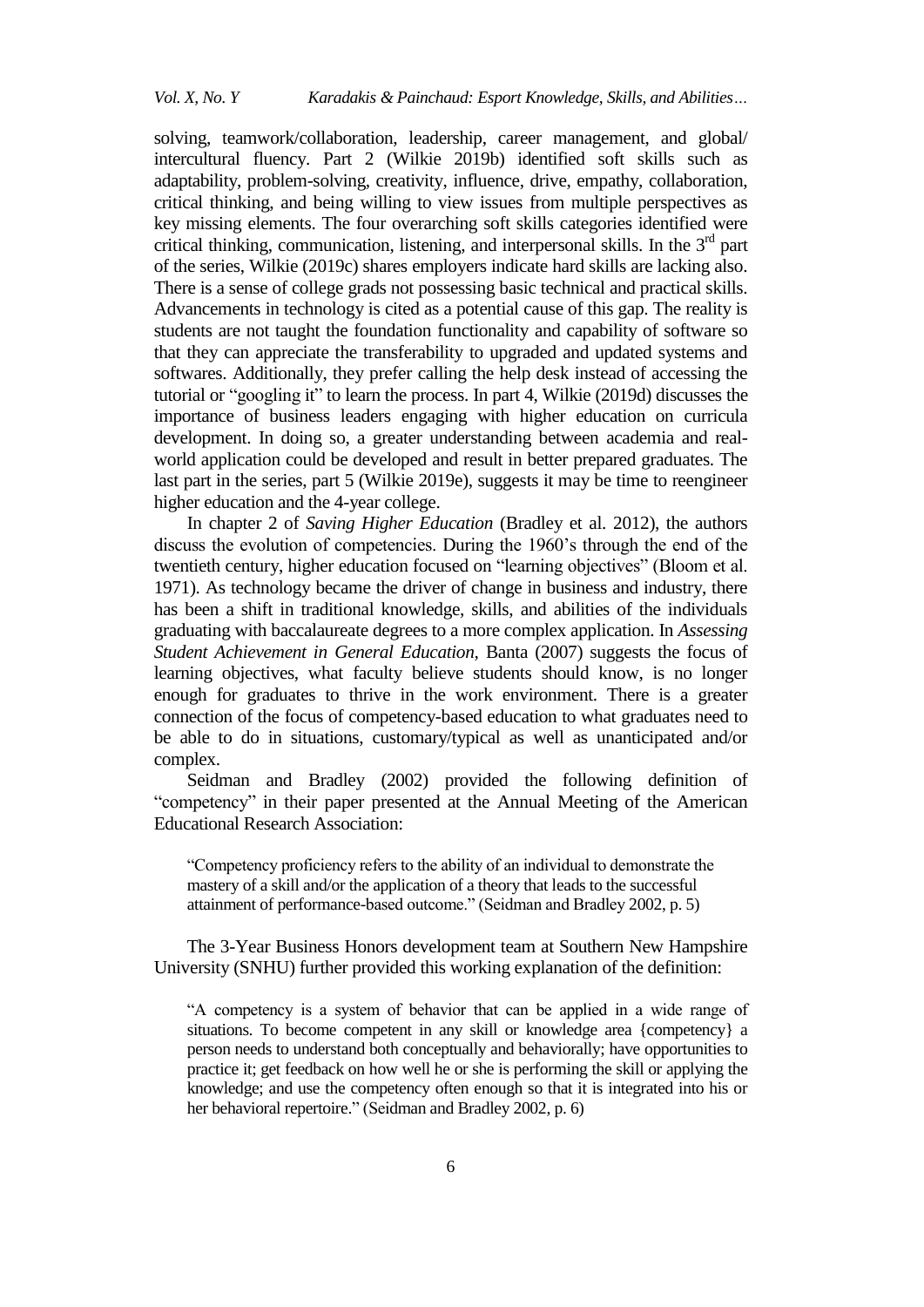### *Athens Journal of Sports XY*

In 2011, the Society for Human Resource Management (SHRM) began an extensive research project involving thousands of human resource (HR) professionals and senior leadership of global organizations to identify the critical competencies necessary for HR professionals' success. As part of the research, SHRM defined competency as follows:

"A competency is a group of highly interrelated knowledge, skills, abilities and other characteristics (KSAOs) that give rise to the behaviors needed to perform a given job effectively." (SHRM 2018, p. 3)

The body of competency and knowledge (SHRM BoCK) was the result of the research project. In 2014, the SHRM BoCK was adopted as the professional standard for HR professionals to attain. The standard includes eight behavioral competencies and fifteen HR areas of expertise categorized under three knowledge domains, people, organization, and workplace. The behavioral competencies align with the broad integrative knowledge that is transferable to any career. The fifteen HR knowledge expertise relate to the specialized knowledge in the HR field (SHRM 2018).

It is clear, there are multiple definitions for competency. While most are in alignment for the purposes of clarity, this research defined competency as:

What an individual knows (knowledge and ability) and the level of proficiency (skill) with which an individual can use that knowledge; it is a high proficiency level of the application (behavior) of one's knowledge, skills, and abilities.

As esport continues to grow and becomes more accepted it provides many opportunities for colleges, faculty, and students to reach goals related to recruitment, retention, and engagement (Murray et al. 2021). Additionally, colleges have the goal of fostering students' development to critically think and solve problems in addition to other desired KSA outlined above. However, universities are still hesitant to implement esport because of a lack of expertise around the infrastructure. The reality is, students are interested in esport being incorporated in their educational program; schools just need the correct tools to help them get it started (Andrews et al. 2021). Thus, this paper aims to identify the knowledge, skills, and abilities that experts in the esport industry indicated as being important for those studying and/or pursuing a career in the esport industry.

#### **Methodology**

The purpose of this study was to identify the knowledge, skills, and abilities an individual should seek to develop/provide competencies should they seek employment in the esport industry. Additionally, the purpose of this study is to help provide key/common areas in which experts from the esport industry suggest students/programs focus. To that end, 25 esport industry experts were interviewed to increase its relevance and validity (Cranmer et al. 2021). A semi-structure, virtual interview was conducted in which introductions, and the interviewer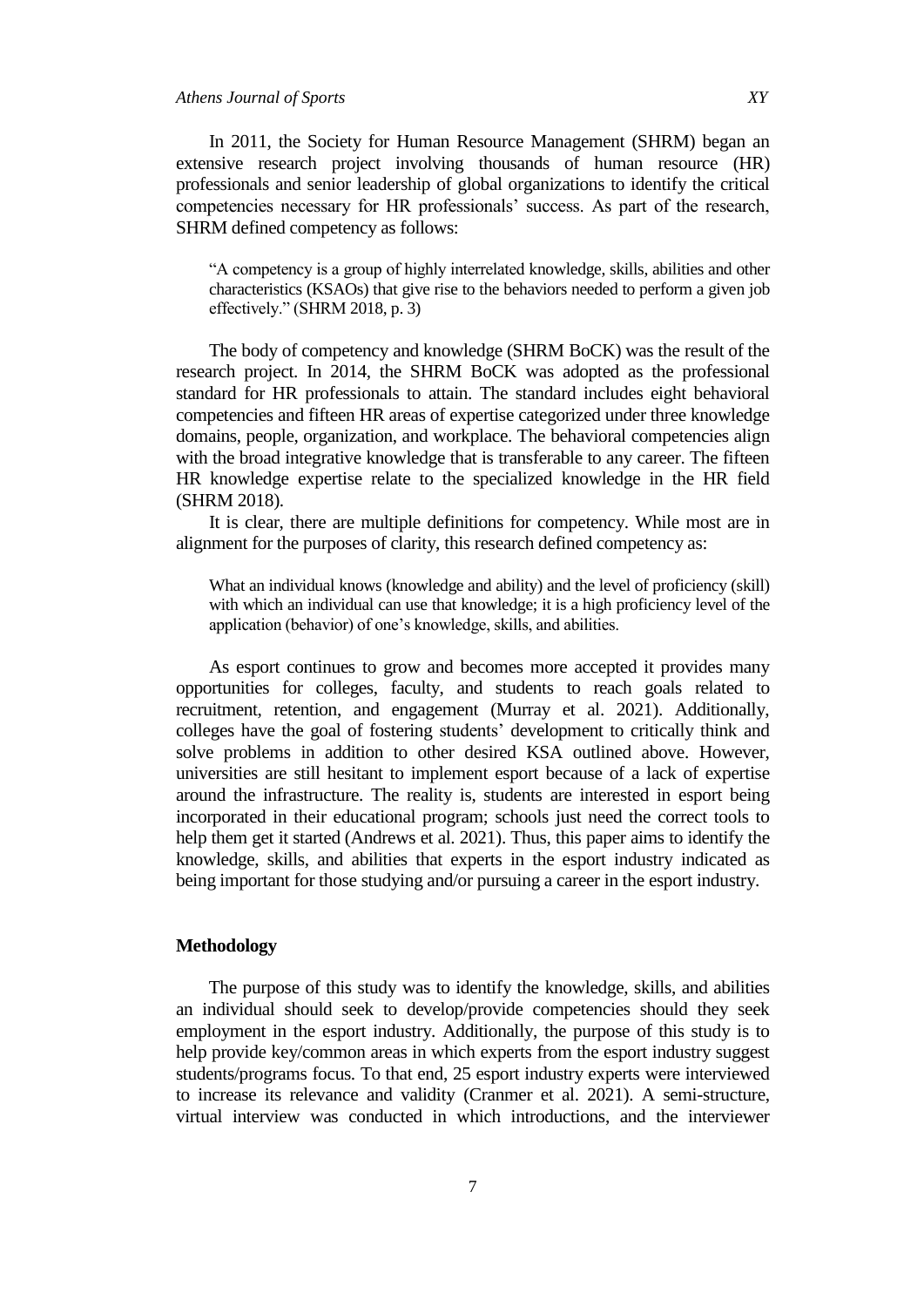# *Vol. X, No. Y Karadakis & Painchaud: Esport Knowledge, Skills, and Abilities…*

purpose for contacting and interviewing participants where provided. Then each interviewee was asked the same questions. From their experience/perspective what are the knowledge, skills, and abilities someone that wants to enter the esport industry should focus on/or if they are studying esport should develop. Notes were taken and transcribed during the interview process. Each interviewee was sent their responses to either add/change/clarify any additional information.

#### *Participants*

The 25 interviewees of this study included 22 males and 3 females. They fell into four main categories: higher educational institutions, recognized governing authorities, existing esport organizations, and active participants in esport. Eight individuals fell into the category of the higher education institutions including faculty, administrators, authors, researchers, and coordinators. The recognized governing authorities included four interviewees holding positions of commissioners, executive directors, and legal expert. Seven of the research participants are representatives from the esport industry in senior leadership positions. Additionally, six individuals are active participants as coaches, streamers, competitive and casual players. (See Figure 1 for participant profiles.)



Governing Authorities

**Figure 1.** *Participant Profiles*

#### *Data Collection and Analysis*

Active esport Participants

The general inductive approach was used to analyze the qualitative data to identify themes in the text data that were related to the purpose of the study. Once the data files were cleaned and put into a common format, the analysis commenced with a close reading of the text, which was carried out by two members of the evaluation team. During the analysis, specific themes were developed, which in the view of the investigators captured core messages reported by participants.

Higher **Education Institutions**  Senior Leaders in esport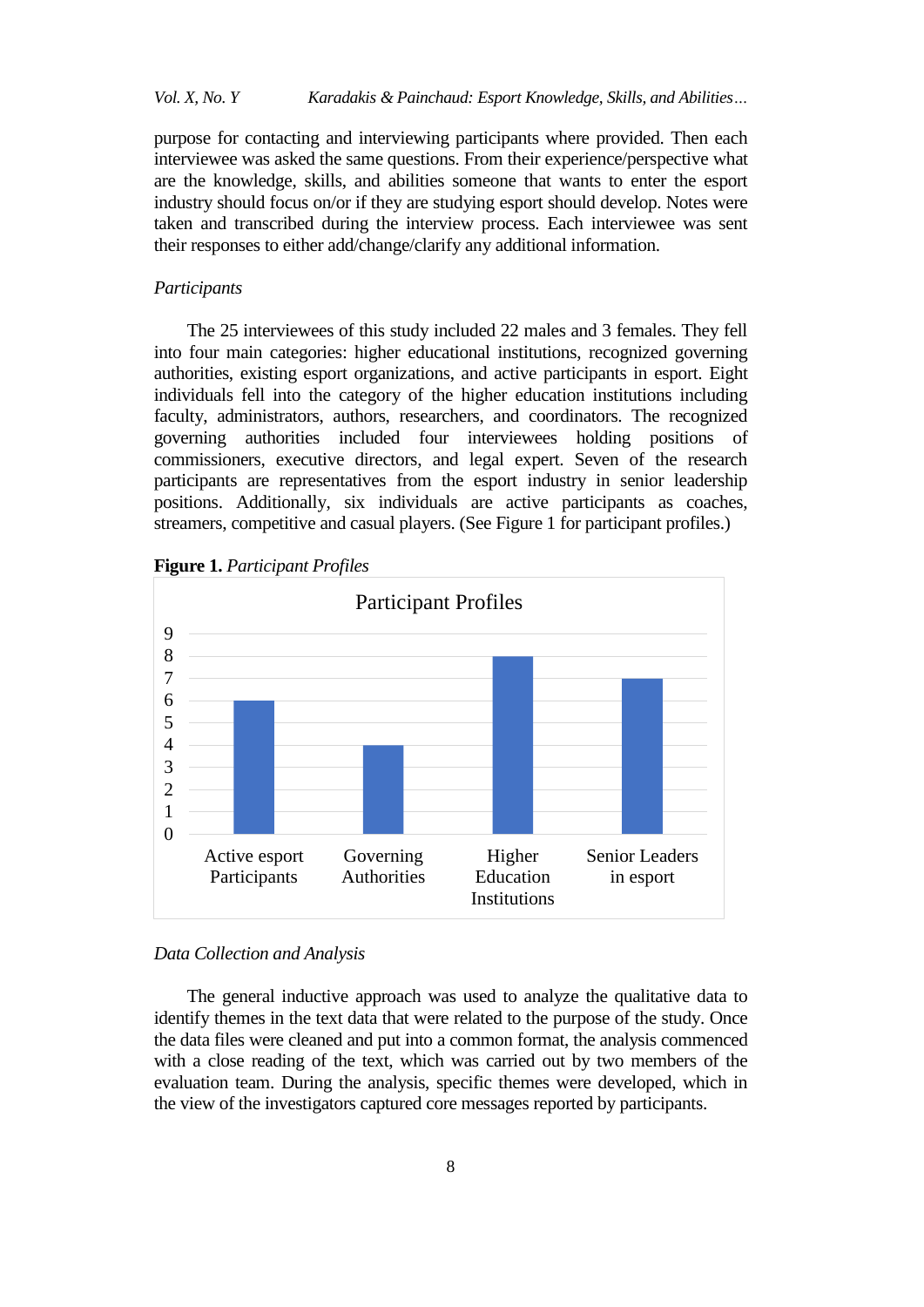#### *Athens Journal of Sports XY*

General inductive approach was appropriate for this study given the purpose of the study and as Thomas (2006, p. 238) suggests using an inductive approach is suitable when the purpose is to:

- (a) condense raw text data into a brief, summary format;
- (b) establish clear links between the evaluation or research objectives and the summary findings derived from the raw data; and
- (c) develop a framework of the underlying structure of experiences or processes that are evident in the raw data.

The following procedures were used to analyze the data as outlined by Thomas (2006, pp. 241–242):

1. Preparation of raw data files (data cleaning/scrubbing): Format the raw data files in a common format. Print and/or make a backup of each raw data file (e.g., each interview). Transcripts and notes taken during the interviews utilized Microsoft Word. Each participant was given a copy of their interview to review once all data was collected.

2. Close reading of text: Once text has been prepared, the raw text is read in detail until the evaluator is familiar with its content and gains an understanding of the themes and events covered in the text.

3. Creation of categories: The evaluator identifies and defines categories or themes. The upper-level or more general categories are likely to be derived from the evaluation aims. This was established with the purpose to identify the KSA's for esport. The lower-level or specific categories will be derived from multiple readings of the raw data. In inductive coding, categories are commonly created from actual phrases or meanings in specific text segments. Microsoft Excel was utilized to capture text/phrases that accompanied the themes/categories derived through the reading of the text.

4. Overlapping coding and uncoded text: Among the commonly assumed rules that underlie qualitative coding, two are different from the rules typically used in quantitative coding: (a) one segment of text may be coded into more than one category, and (b) a considerable amount of the text (e.g., 50% or more) may not be assigned to any category, because much of the text may not be relevant to the evaluation objectives. Text/phrases that were used were mapped and categorized under the KSA with specific themes under each of the main categories. Text that was included in the analysis was recorded in a Microsoft Excel sheet.

5. Continuing revision and refinement of category system: Within each category, search for subtopics, including contradictory points of view and new insights. Select appropriate quotations that convey the core theme or essence of a category. The categories may be combined or linked under a superordinate category when the meanings are similar. This was done with the KSA's, eventually once all the text was reviewed, coded, categories established, it was mapped back to HR literature, specifics presented in the results.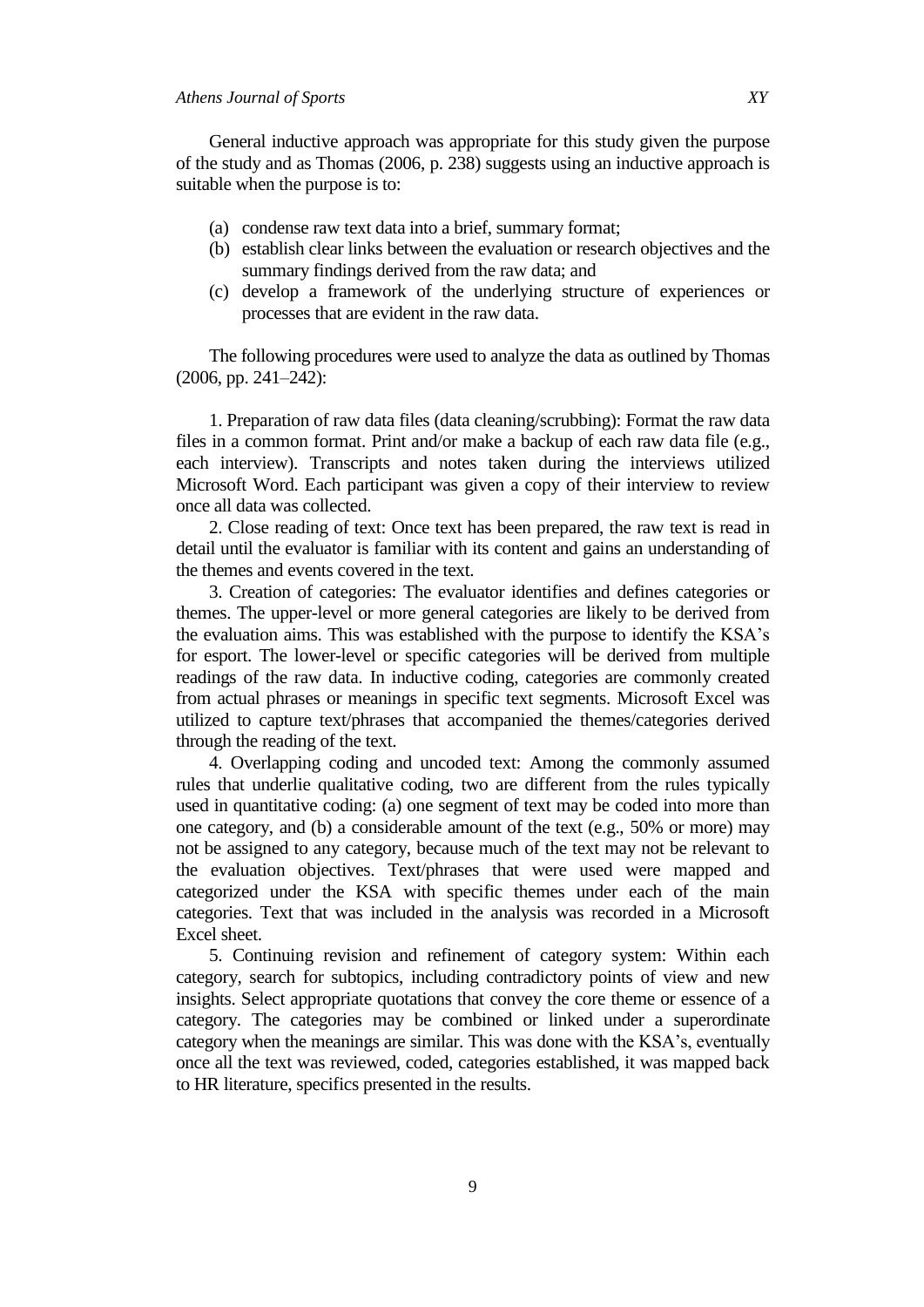*Vol. X, No. Y Karadakis & Painchaud: Esport Knowledge, Skills, and Abilities…*

The categories resulting from the coding, followed key features suggested by Thomas (2006, p. 240):

1. Category label: a word or short phrase used to refer to the category. The label often carries inherent meanings that may or may not reflect the specific features of the category.

2. Category description: a description of the meaning of the category, including key characteristics, scope, and limitations.

3. Text or data associated with the category: examples of text coded into the category that illustrate meanings, associations, and perspectives associated with the category. Text/phrases/quotes were taken from the interviews and labeled with a theme or category that best captured the essence of what the interviewee was saying as interpreted by the researchers.

4. Links: Each category may have links or relationships with other categories. In a hierarchical category system (e.g., a tree diagram), these links may indicate superordinate, parallel, and subordinate categories (e.g., "parent, sibling" or "child" relationships). Links are likely to be based on commonalities in meanings between categories or assumed causal relationships. The hierarchical category system was the KSAs in which the raw data was analyzed with emerging themes being categorized under one of these general themes.

5. The type of model in which the category is embedded: The category system may be subsequently incorporated in a model, theory, or framework. Such frameworks include an open network (no hierarchy or sequence), a temporal sequence (e.g., movement over time), and a causal network (one category causes changes in another). To be consistent with the inductive process, such models or frameworks represent an end point of the inductive analysis. They are not set up prior to the analysis. It is also possible that a category may not be embedded in any model or framework. As a result of reviewing the literature and given that the purpose of inductive analysis is based on the experiences of the evaluators, it was clear once the analysis was finished and categories established, that the results could be supported and mapped back to HR literature. Specifically, this is due to the experience that one of the researchers has in developing HR policy, HR curriculum, and HR programs.

As Thomas explained, the intended outcome of the process for inductive analysis is to create a summary of categories that the evaluators' view represents the key aspects of the themes identified in the raw data in relation to the purpose of the study. For the purposes of this study, and consistent with Marshall and Rossman (1999), the transcribed interviews of the 25 participants were analyzed for emerging domains/topics, key themes and processes, interpretations, nonoverlapping components and the trustworthiness of findings (Marshall and Rossman, p. 154). The next step was to code the data by categorizing/labeling the words or phrase provided, set context for the category, establish links of the phrases to the category and ensure consistency with the coding (Marshall and Rossman, pp. 155–157). Results of the analysis are presented below.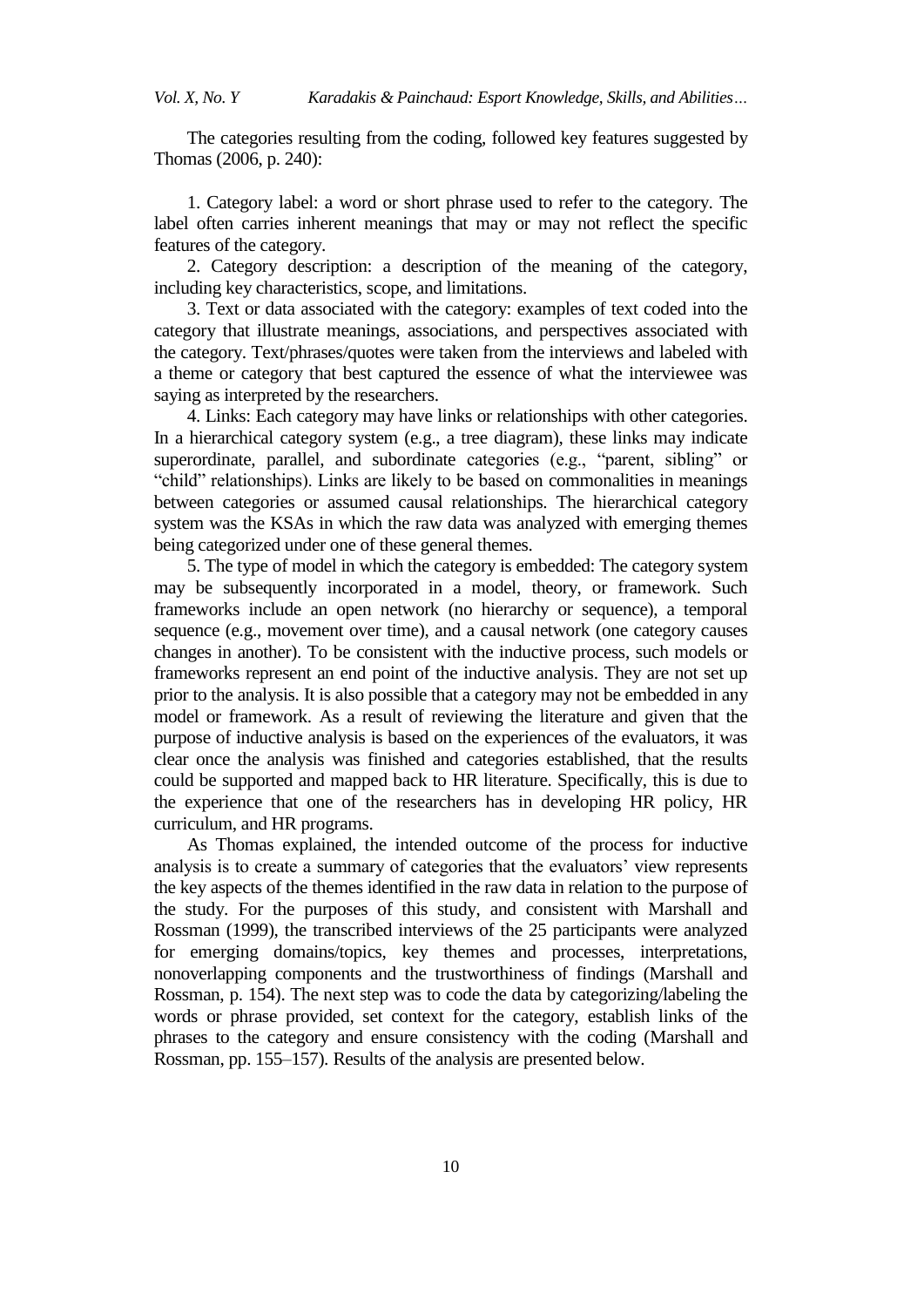#### **Results**

The purpose of the study was to identify the KSAs that students should develop if they want to pursue a career in the esport industry. For more than four decades, formal research efforts have transpired focusing on the knowledge, skills, abilities, and competencies that individuals should possess in order to be successful in various fields of work. During this time, higher education and educational foundations have engaged in several initiatives for the knowledge development of these skills by utilizing various experiences integrated throughout the curricula (Spady 1977, Lumina Foundation for Education 2011, Bell 2012, Bradley et al. 2012, Hart Research Associates 2015, Finley 2021).

While several industries have established certifications for professionals, with the turn of the  $21<sup>st</sup>$  century, many of these certifications expanded beyond the technical competencies of the discipline to include the behavioral competencies. During this time, the Society for Human Resource Management (SHRM) had a well-established credentialling program for human resource (HR) professionals. In 2011, SHRM commenced its research project involving thousands of HR professionals and organizations' senior leadership worldwide to identify critical HR competencies. The result of that project is the SHRM Body of Knowledge and Competency™ (BoCK). The BoCK identifies eight behavior competencies and three technical competency domains that are made up of fifteen HR functional areas, five per domain.

Behavioral competencies:

- 1. Leadership: Leadership and Navigation, & Ethical Practice.
- 2. Business: Business Acumen, Consultation, & Critical Evaluation.
- 3. Interpersonal: Relationship Management, Communication, & Global & Cultural Effectiveness.

HR Domains and functional areas:

- 1. People: HR Strategic Planning, Talent Acquisition, Employee Engagement & Retention, Learning & Development, & Total Rewards.
- 2. Organization: Structure of the HR Function, Organization Effectiveness & Development, Workforce Management, Employee & Labor Relations, Technology Management.
- 3. Workplace: HR in the Global Context, Diversity & Inclusion, Risk Management, Corporate Social Responsibility, US Employment Law & Regulations.

For the purposes of this study, the SHRM BoCK was used as a reference for identifying K, S, A, and competencies. As recommended by Thomas (2006) the transcribed interviews of the 25 participants were analyzed for emerging domains/ topics, key themes and processes, interpretations, nonoverlapping components and the trustworthiness of findings. The next step was to code the data by categorizing/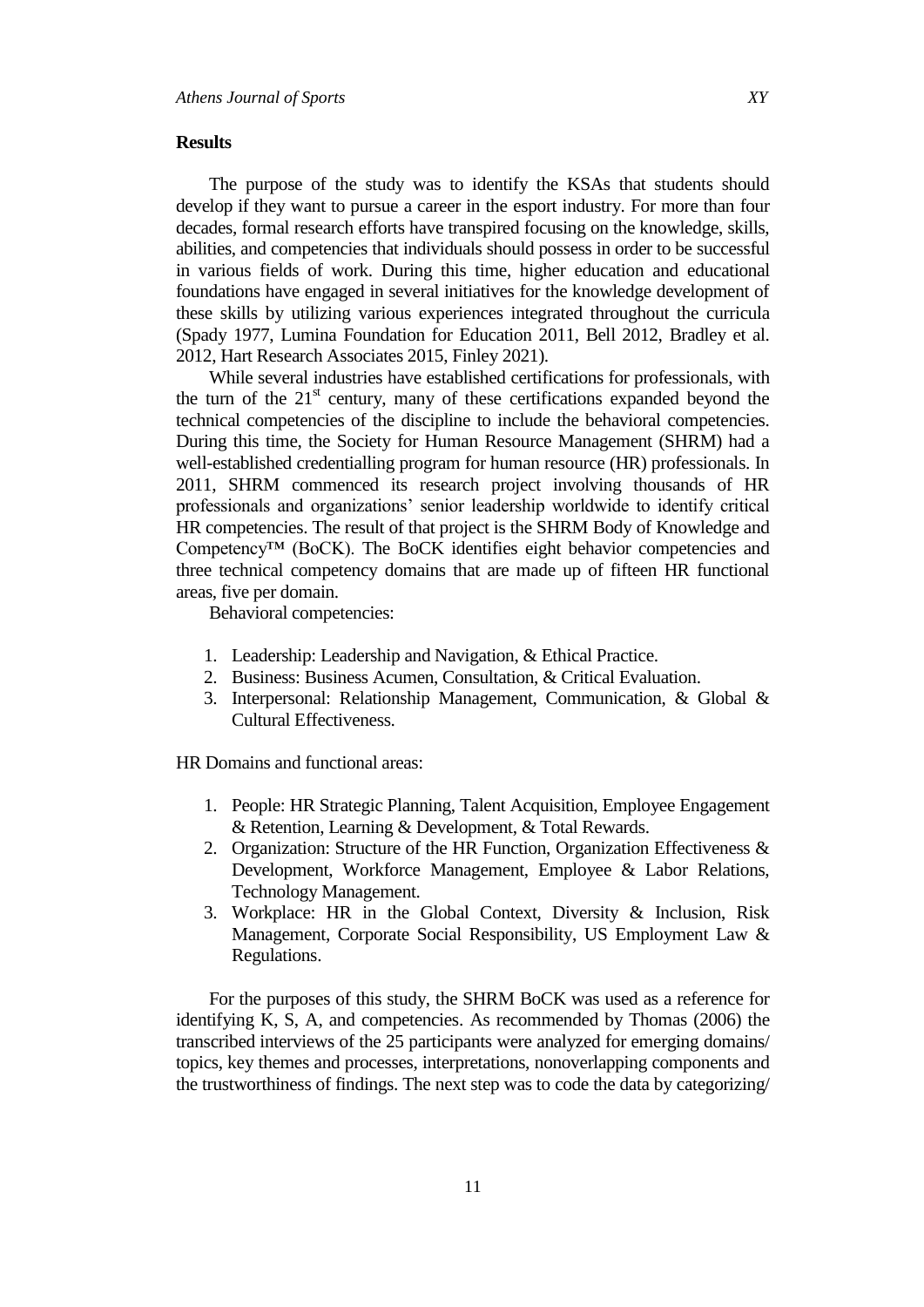labeling the words or phrase provided, set context for the category, establish links of the phrases to the category and ensure consistency with the coding.

It became apparent when establishing the domains and key themes that there were two broad categories: general, broad integrative competencies and internal esport organization skills.

The general, broad integrative competency categories that emerged were in alignment with the SHRM BoCK. The common themes that emerged, regardless of discipline (functional area) or industry fell into the following clusters:

- 1. Business Acumen and Strategic Approach
- 2. Critical Evaluation and Analytical Skills
- 3. Effective Communication
- 4. Global and Cultural Orientation
- 5. Human Relations Skills
- 6. Leadership
- 7. Legal and Ethical Practices
- 8. Relationship Management
- 9. Research and Creative Problem Solving
- 10. Technology Management

Figure 2 shows the importance of the 10 clusters based on participant interviews in terms of how frequent they were mentioned.

**Figure 2.** *Dominant Themes from Interviews*



Business Acumen and Strategic Approach was identified by 24 of the 25 participants as a key competency required of individuals embarking on an esport career. The key characteristics to this cluster are knowledge of functional area relationships, business and competitive awareness, business analysis, strategic alignment, and assessment of resources. Participants identified themes and descriptors inclusive of understanding organizations' infrastructure, business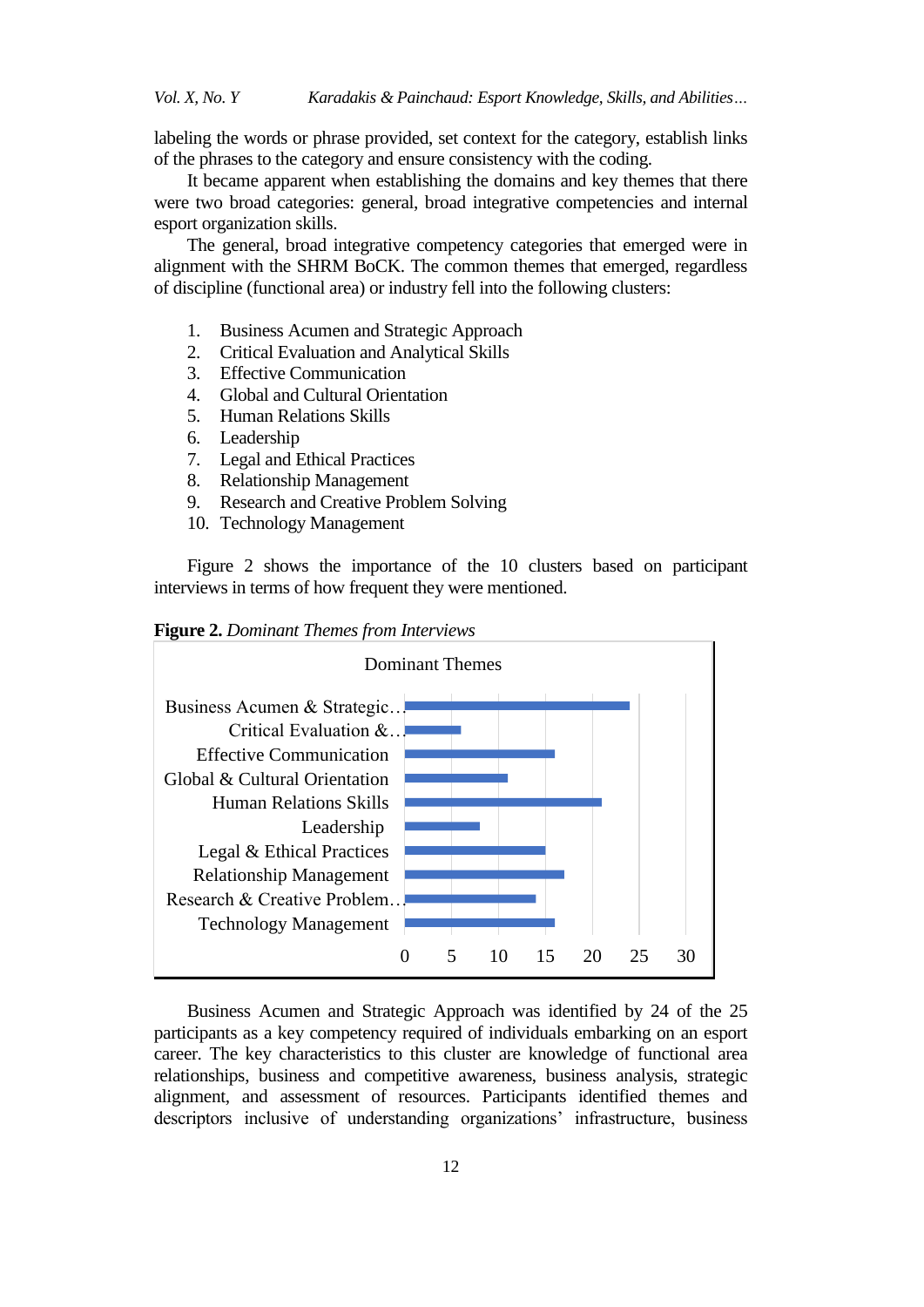processes, financial management, mission, vision, values, business ecosystem and structure, evolution of the industry, industry knowledge, application and interpretation, external environment, an entrepreneurial mindset, business plans, principles of management, principles of marketing, sales management, operations management, ins and outs of gaming industry, and competitive analysis.

Of the 25 participants, 21 identified Human Relations Skills as a key competency for esport employees. This cluster is characterized by lifelong learning; interpersonal skills; character traits such as motivation, adaptability, reliability, and responsibility; personal/professional manners and development; and emotional intelligence. Interviewees provided descriptors such as flexibility, adaptability, working under pressure, tenacity, self-starters, self-motivated, self-awareness, time management, accountability, grit/endurance, genuine/authentic, passion, discipline, consistent, work ethic, coachable, soft skills, human relation skills, professionalism, need to be able to work with people, and utilize emotional intelligence.

Relationship Management was the third most common cluster with 17 of the 25 participants identifying it as a key competency. This competency is inclusive of networking, relationship building, teamwork/team membership, conflict management, consulting process, and negotiations. Descriptors provided by the participants included networking, player support, building relationships, partnership activation, community building, coaching, teamwork, team management, conflict resolution, and socialization.

Effective Communication tied for fourth most common cluster with 16 of the 25 participants identifying it as a key competency. In context of the organization, effective communication is focused on the exchange of organizational information as well as active listening. The interviewees highlighted the importance of active listening along with appropriate use of industry terminology; one participant indicated written and verbal communication is a skill that is essential; it is about making sure everyone is on the same page and striving for the same goal.

Also in fourth position is Technology Management with 16 of 25 participants identifying it as a key competency. Technology management encompasses general technology proficiencies, hardware, software, cybersecurity, and document management. Interviewees cited several applications and softwares such as Adobe, coding excel, streaming (i.e., Twitch, YouTube), casting, programming/game engines, as well as being aware of and the ability to adapt and quickly come up to speed on emerging esport applications (i.e., Discord).

Legal and Ethical Practices came in at sixth position with 15 of 25 participants identifying it as a key competency. Components of legal and ethical practices include domestic and international law, current and proposed legislation and regulations, personal and professional integrity, code of conduct, and being an ethical agent. Esport is an emerging industry and as such there are limited laws and regulations. Additionally, esport operates in a global market with limited borders. Employees in esport need to have a working knowledge of the General Data Protection Regulation passed by the European Union in 2016 and implemented in 2018 which deals with eight key areas including data sharing, data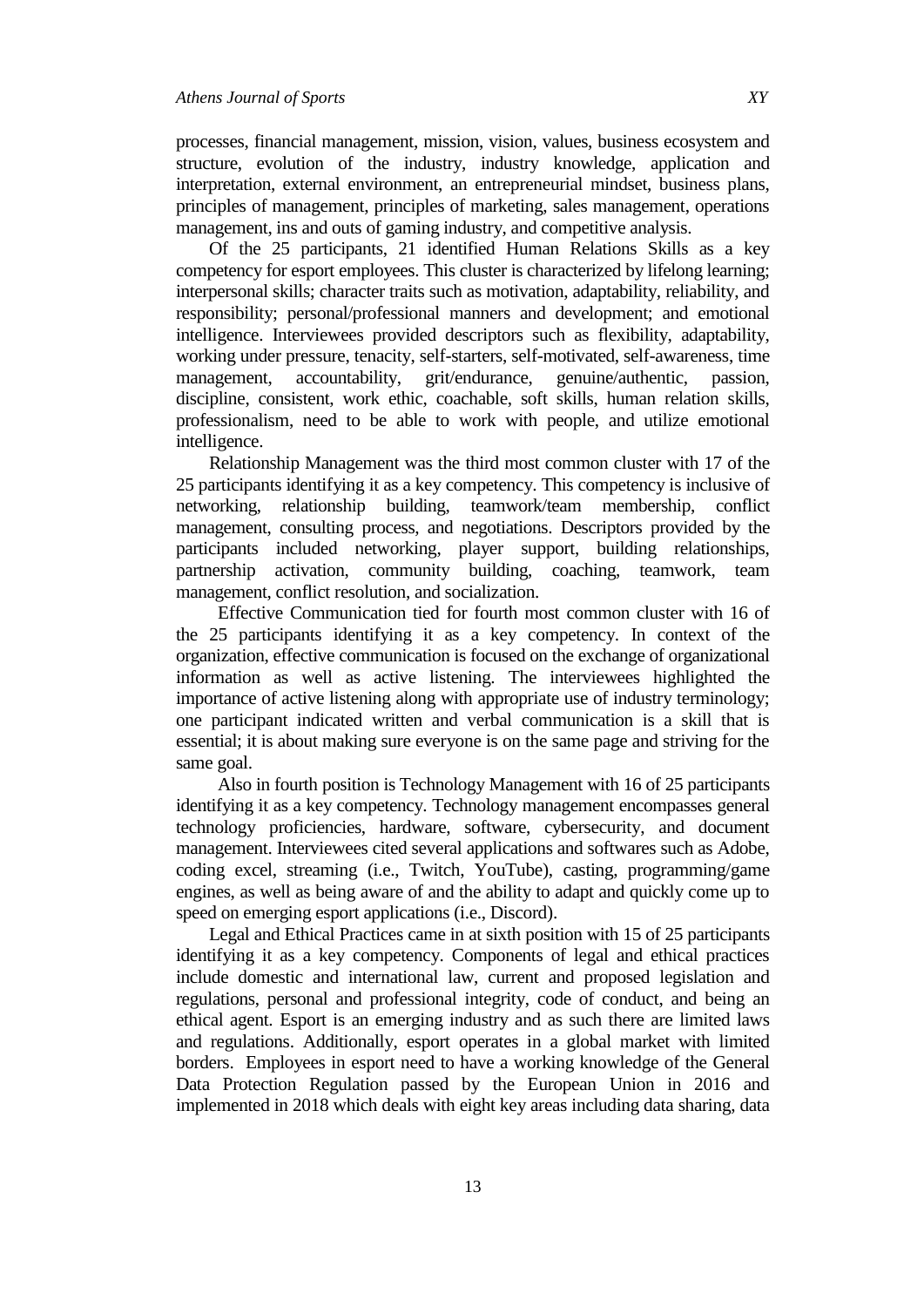transfers, data breaches, accountability, and legality of processing. As the industry evolves more regulations and laws will be enacted. The interviewees identified issues dealing with contracts, amateurism, governance, and legal liability which will come to the forefront.

Research and Creative Problem Solving was identified by 14 of the 25 participants. The themes and descriptors included being able to access subject matter experts (SMEs), decision making and creative problem-solving process, ability to validate data sources. The participants underscored the importance of possessing well developed problem solving and critical thinking skills along with proficient research and analytical skills.

Global & Cultural Orientation was a key competency for 11 of the 25 participants. This competency includes operating in a diverse workplace, operating in a global environment, and advocating for diverse and inclusive workplace. Diversity, equity, and inclusion practices were highlighted as important aspects of the esport industry. Additionally, concerns about access for underrepresented groups and a respectful work environment were expressed. Finally, the focus of health and wellness was underscored in this competency.

The Leadership competency resonated with 8 of the 25 participants. This competency deals with navigating the organization, communicating a shared vision, managing esport initiatives, engaging in change management, and influencing the direction of the organization. The interviewees noted several of the components as well as goal setting and trait leadership.

Critical Evaluation and Analytical Skills was identified by 6 of the 25 participants. Themes and descriptors included statistical principles, data measurement tools, and data analysis tools. While this cluster scored the lowest of all, there is a fine line between it and Research & Creative Problem Solving.

Further refined for esport careers, three internal domains emerged comprised of discipline specific/technical KSA and competencies. The three internal domains correlate to the three common elements in any organization: people, structure, and goals (Robbins et al. 2015, p. 5). Figure 3 depicts the number of participants cited items that fit the internal domains. There were 22 of the 25 participants who identified aspects of organization goals; 14 of 25 participants who identified aspects of people; and all 25 participants identified aspects of organization structure.

- 1. People
	- a. Employee recruitment, engagement, retention
	- b. Learning and Development
	- c. Diversity, Equity, & Inclusion (DEI)
	- d. Employee & Labor relations
- 2. Structure
	- a. Technology Infrastructure
	- b. Risk Management
	- c. Organizational effectiveness & innovation
	- d. Functional Discipline acumen & structure
	- e. Product and/or Service knowledge & skills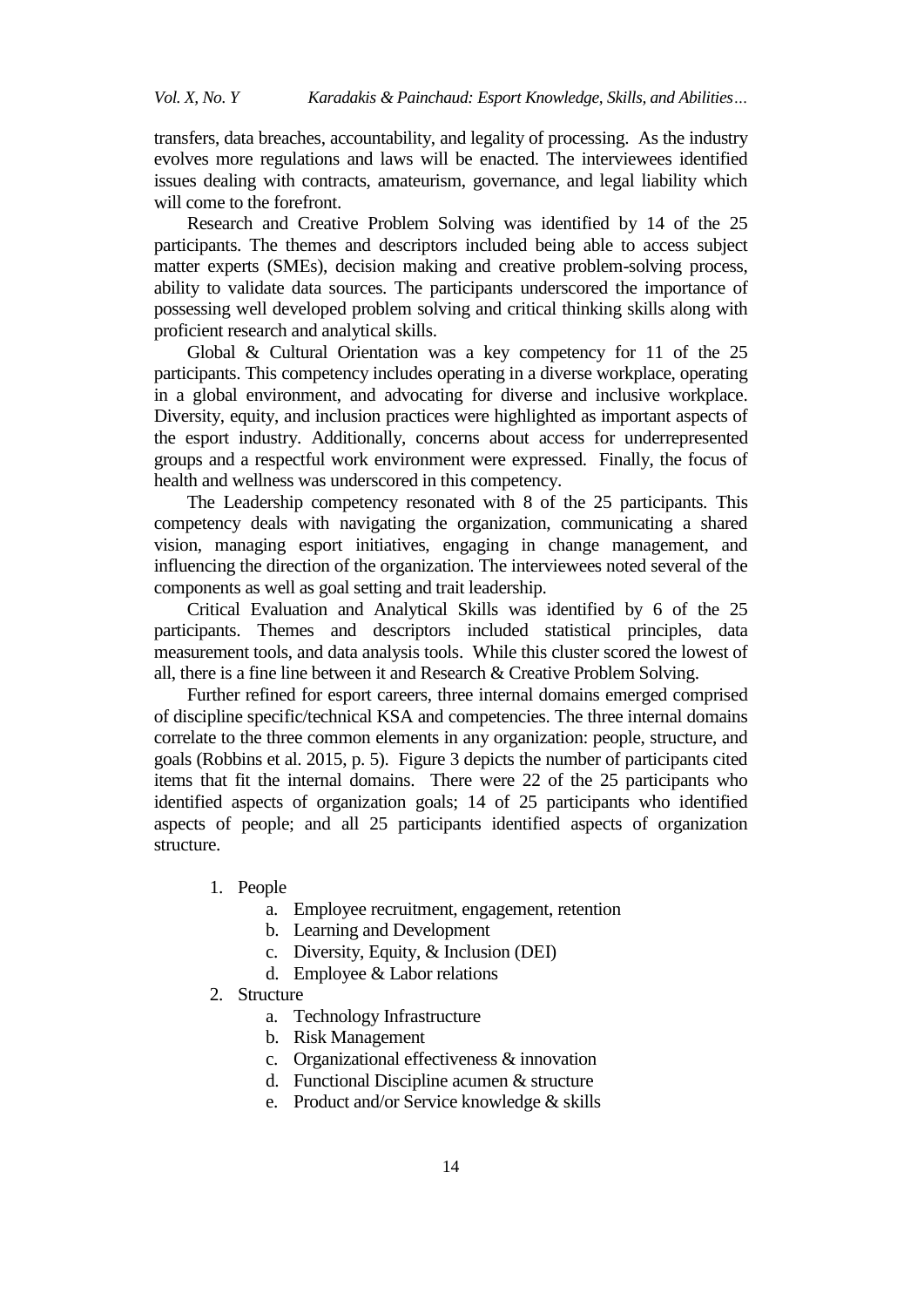- 3. Goals
	- a. Alignment with the organization mission, vision, values
	- b. Alignment with laws and regulations
	- c. Corporate Social Responsibility

**Figure 3.** *Importance of the 3 Internal Domains Based on Participant Interviews*



Figure 4 is the breakdown of the Goals domain which includes three functional dimensions as key knowledge areas: corporate social responsibility identified by 4 participants; alignment with laws and regulations were included with 11 of the interviewee's comments; and 22 interviewees identified alignment with the organization's mission, vision, and values.





Corporate social responsibility (CSR) is assessed in three groups: economic, environmental, and social. Economic ties to ROI, profits, monetary flows, jobs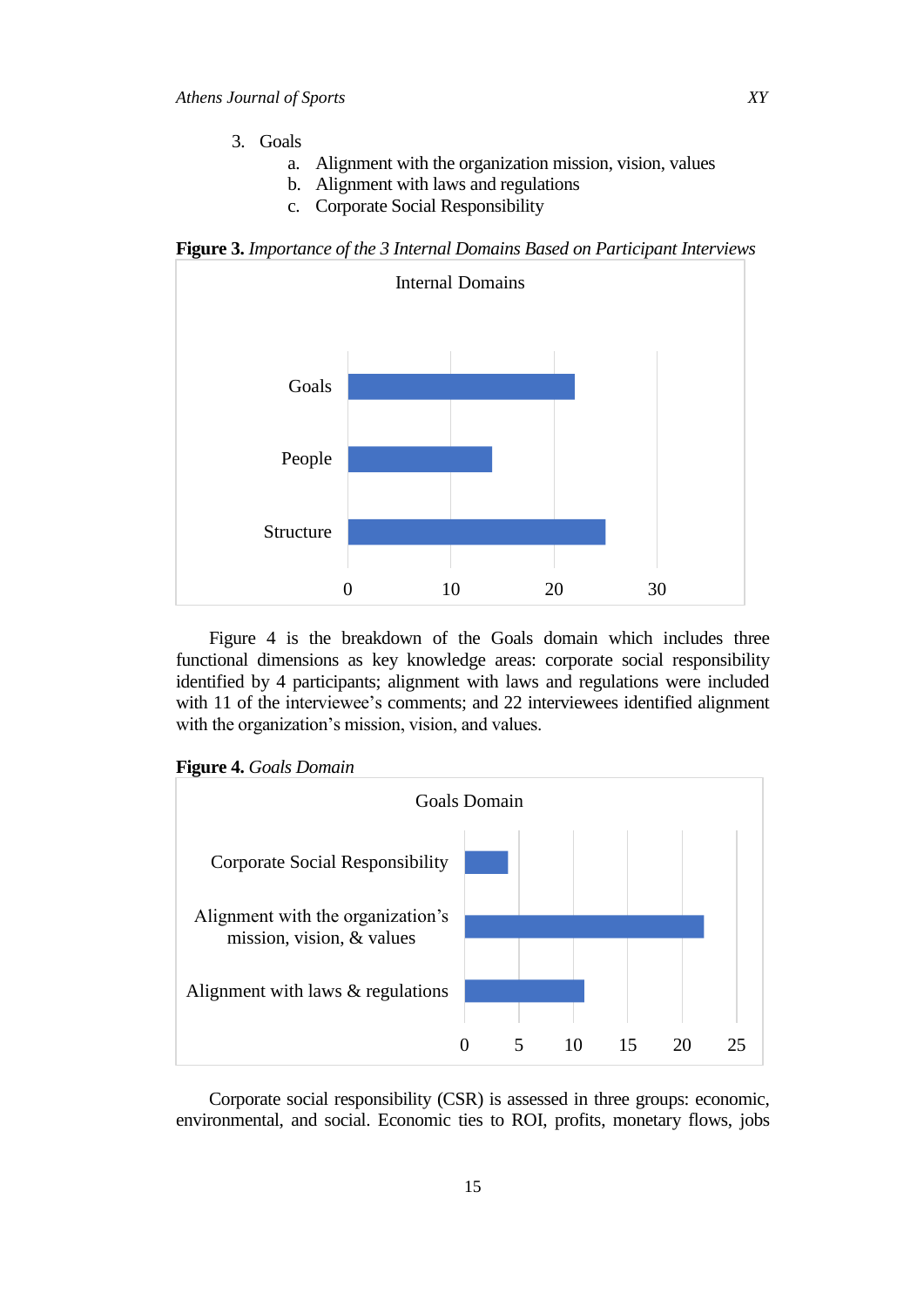created and supplier relations. Environmental deals with carbon footprint, pollutants emitted, recycling and reuse, water/energy use and product impacts. Finally, social deals with health/safety record, community impacts, human rights/ privacy, product responsibility, and employee relations. While CSR was not seen as a critical dimension, as esport evolves through the industry life cycle, it will become more important.

Alignment with the organization's mission, vision, and values interviewees identified the components such as the esport business, industry knowledge, esport history, and innovation. The drill down for alignment with laws and regulations, participants identified governance, legal issues, and contracts.

Figure 5 illustrates the breakdown of the People domain which includes four functional dimensions as key knowledge areas: learning and development; diversity, equity, and inclusion (DEI); employee recruitment and engagement; and employee and labor relations. The technical area of learning and development was the most frequently mentioned, 11 of 25 participants, key knowledge area. Diversity, equity, and inclusion (DEI) was mentioned by 4 of the 25 participants. Identified by 2 of the 25 were both employee recruitment, engagement, and retention and employee and labor relations.





Learning and development included the components of applied learning, gaining esport industry experience, general work environment experience, internships, experiential learning, and gamification of esport learning to better prepare students for the work environment. Employee recruitment, engagement, and retention tied to career preparation and development, resumes, interviewing, and applying for jobs. Employee and labor relations requires an understanding of labor contracts. Diversity, equity, and inclusion (DEI) was underscored by participants as the need for people entering the esport industry to have a sensitivity to DEI issues and develop strategies to positively navigate the issues in the workplace.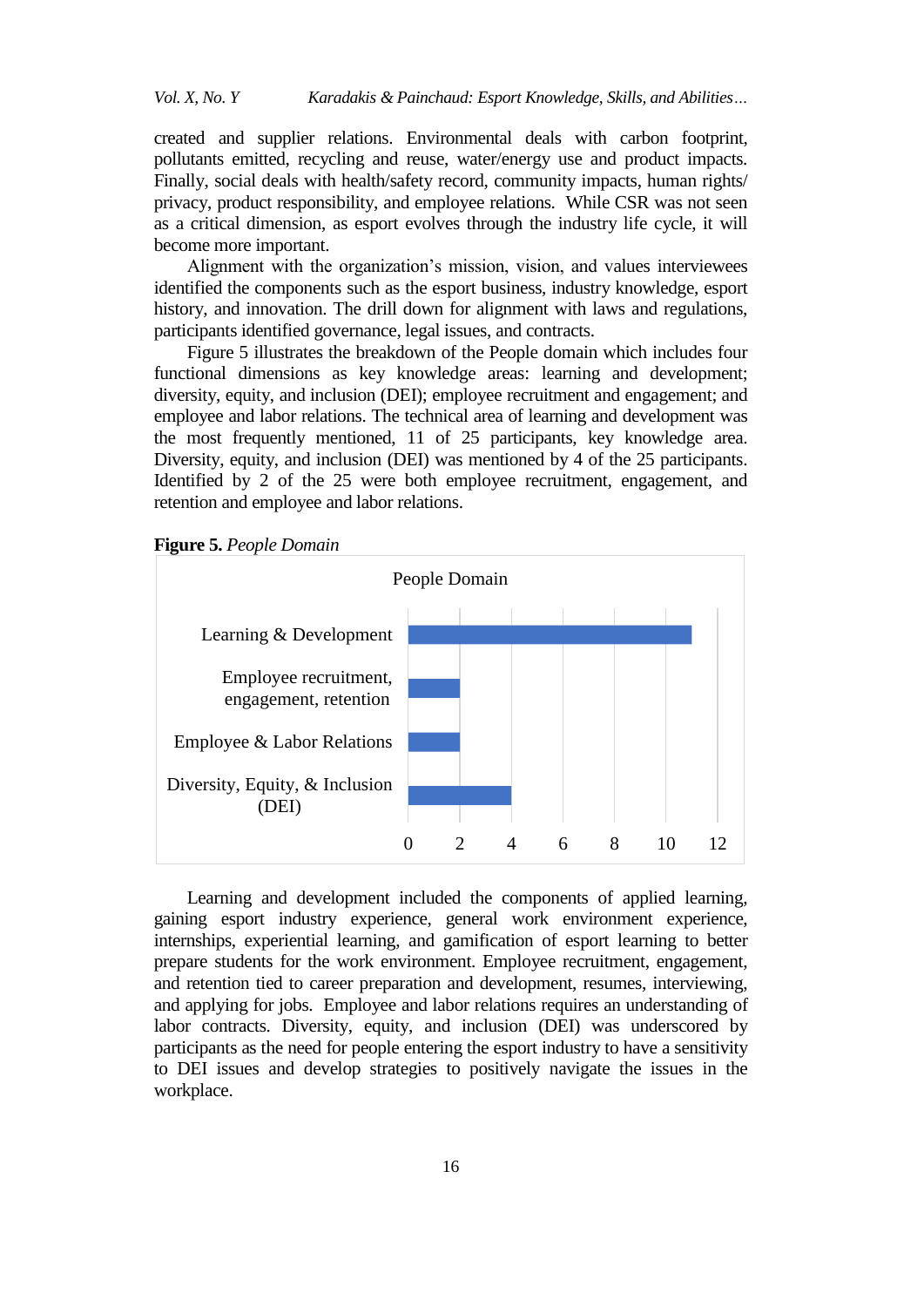Under the structure domain, there are five broad technical areas: functional discipline acumen and structure; organization effectiveness and innovation; product and/or service knowledge and skills; risk management; and technology infrastructure. (See Figure 6.)





Functional discipline acumen and structure was identified by 24 of the 25 interviewees as essential technical skill area. This category includes working knowledge, skills, and abilities in the following noted infrastructure components: sales, player management, consumer behavior, customer service, operations/ projects/ event management, hosting events, broadcasting/shout casting, game design & development, emerging technologies, digital marketing/social media marketing, SEO/SEM, finance/revenue, and sponsorships.

Technology infrastructure was the second critical technical skill area expressed by 13 of the 25 participants. Working knowledge, skills, and abilities of key technology areas such as capacity/capability for game design/development, streaming, content creation, Twitch, cloud computing, programming, Discord, software engineers, IT issues, YouTube, boosting, OBS, and new applications were indicated by the interviewees as integral to success in the esport industry.

The product and/or service knowledge and skills technical area was identified by 10 of the 25 participants. This requires knowledge, skills, and abilities to enable the employee to understand the ins and outs of proposals, sponsorships, esport betting/gambling, loot boxes and monetization.

Organization effectiveness and innovation deals with the alignment of people, structure, and goals to ensure optimum operation of the organization. Nine out of 25 participants highlighted this technical area citing the need for understanding and sensitivity in the areas of diversity, equity, and inclusion; health and wellness; the organization structure and business operations, along with best management practices as integral to success.

The least frequently noted functional area, identified by 6 of the 15 participants, was risk management. It is critical that individuals entering the esport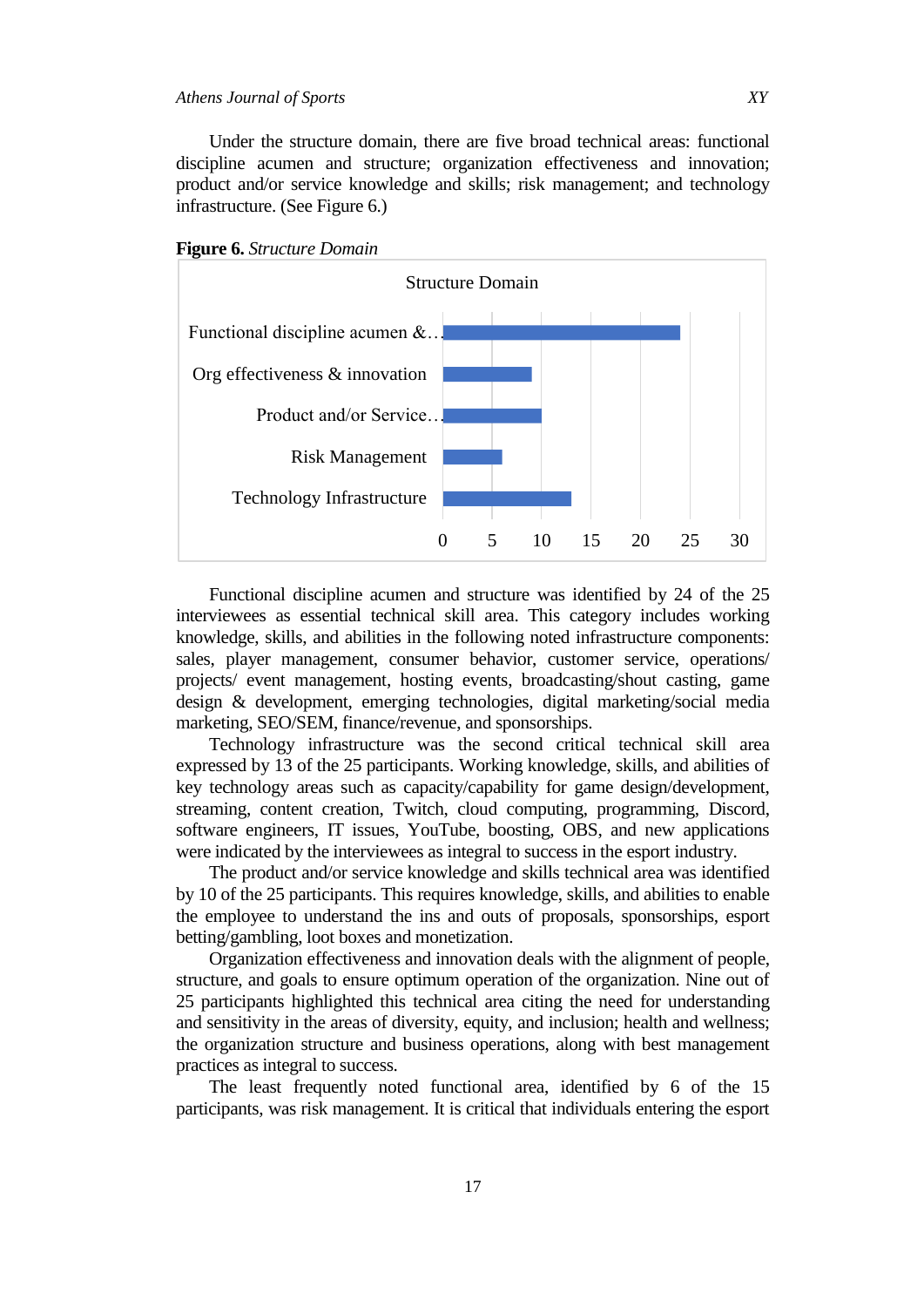industry have an understanding and continue to develop knowledge in this area. Key components of this functional area include compliance and regulations within the industry; managing liability – organization, application, and individual; the implications of discrimination and how it manifests itself; cybersecurity and malware, along with other potential risks to the business.

### **Discussion**

The esport industry is in the introductory phase. As such, there are many unknowns, the current operation of this industry will be fundamentally different as it grows and develops. To that end, the purpose of this study was to shed light, and identify knowledge, skills, and abilities someone should develop should they seek to explore the esport industry. One of the main drivers of the changes will be technology advancement and how these interfaces with the development of the esport industry.

An inductive approach was used to analyze the data resulting in themes. The scrubbed, formatted data was analyzed independently by an evaluation team; specific themes were developed that captured core messages reported by participants (Strauss and Corbin 1998). As a result, ten common themes appeared: Business Acumen and Strategic Approach (24); Human Relations Skills (21); Relationship Management (17); Effective Communication (16); Technology Management (16); Legal and Ethical Practices (15); Research and Creative Problem Solving (14); Global and Cultural Orientation (11); Leadership (8); and Critical Evaluation and Analytical Skills (6). Additionally, requisite esport specific KSAs and competencies aligned with three broad organization categories: People (14), Structure (25), and Goals (22). The results and categories of the current study are supported by previous studies regarding what employers desire in recent grads (Seidman and Bradley 2002, pp. 15–16) and an extensive global study conducted by SHRM (Society of Human Resource Management) to develop its BoCK™ (Body of Competency & Knowledge) for Human Resource professionals (SHRM 2018).

Results of the current study as it relates to gaining experience and problem solving is supported by the work of Banta (2007) that discusses students need to be able to show they can adapt to various situations and unanticipated situations. Given how new esport is, participants in the current study discussed how it is important that students learn to sink or swim by experiencing esport itself. Numerous participants discussed how when they hire people or have interns and a problem arises, they tell them to figure it out on their own. Therefore, gaining esport experience is important to develop problem-solving skills. This is further supported by the work of Seidman and Bradley as it relates to developing competencies in various areas. Additionally, as Murray et al. (2021) discussed, esport is in a position to have curriculum built around it, and as the themes/results of the current study suggest, esport offerings can also be embedded into traditional courses as participants identified KSA and competencies established by SHRM BoCK. Given the need to develop KSA, experience is a sought-after attribute and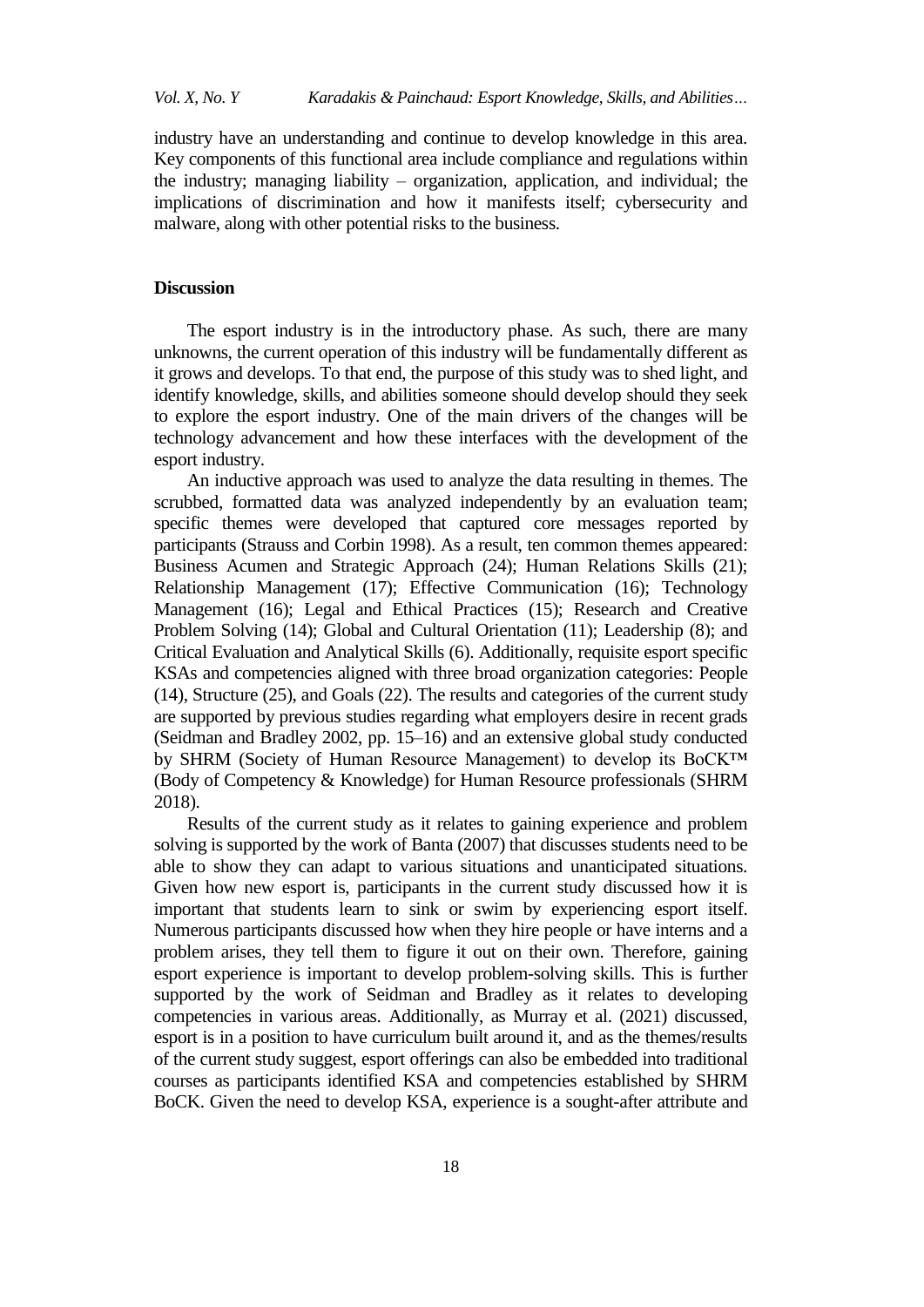as Murray et al. (2021) suggest developing curriculum and embedding esport in traditional courses provides students the opportunity to engage in projects focused on the esport ecosystem gaining exposure to skills and knowledge that rely on as Hedlund et al. (2021) identified as traditional and unique career opportunities.

Results of our study support previous research (Wilkie 2019b, Hart Research, 2015, Lumina Foundation for Education 2011) that college students seeking to enter the esport industry need to develop hard and soft skills. Therefore, curriculum does not necessarily need to be new for esport if the outcomes of existing courses address these gaps identified by participants and employers. Curriculum and programs need to be developed in which esport industry (specialized knowledge, broad, integrative knowledge, intellectual skills, civic learning, applied learning) are esport context specific to achieve this notion discussed by Hedlund et al. (2021). That is, esport careers are emerging that are being filled by traditional sport careers, but also unique to esport. As the interviewees discussed, and an important contribution from the current study, participants identified there is a gap in these areas (professionalism/work ethic, oral/written communication, critical thinking/problem-solving, teamwork/ collaboration, leadership, career management, and global/intercultural fluency), that they have people that either know esport but do not understand business/ management, or they know business/management and do not understand esport, results similarly reported and corroborated by the current study to those by Wilkie 2019d).

As previous research that outlines the needs for skills that can be developed through applied learning, those seeking to enter the esport space or develop programs should seek out experience in the industry. A sentiment shared by many of the participants. Therefore, curriculum should be developed in which hands-on learning occurs, this can be in small forms like learning to stream esport content, to hosting small, esport events at a local arena, and gradually growing the size of the events. This could help students develop the KSA outlined by the participants of the current study, but also from previous research (SHRM 2018, Wilkie 2019d).

In looking at the low responses related to the areas of diversity, equity, and inclusion, compliance and regulations within the industry, the implications of discrimination and how it manifests itself in esport, can be explained by the barriers to enter the esport space due to toxicity and gender bias reported by Andrews and Crawford (2021). The number of women playing games and participating in esport continues to grow and is estimated to be 49% of gamers in the United States under 30 years old, 30% of women are competitors in esport, and 22% of the global fanbase are female (Andrews & Crawford, 2021). Those wanting to enter the esport industry will need to understand these experiences and make efforts to mitigate. As Andrews and Crawford (2021, p. 40) suggest to address the negative female issues in entering esport "the need for education, awareness, and a rise in numbers of females within these sports, are fundamental to beginning to effect change in misconceptions and biased attitudes and beliefs." This issue was outside the scope of the current study, but warrants additional research for the future.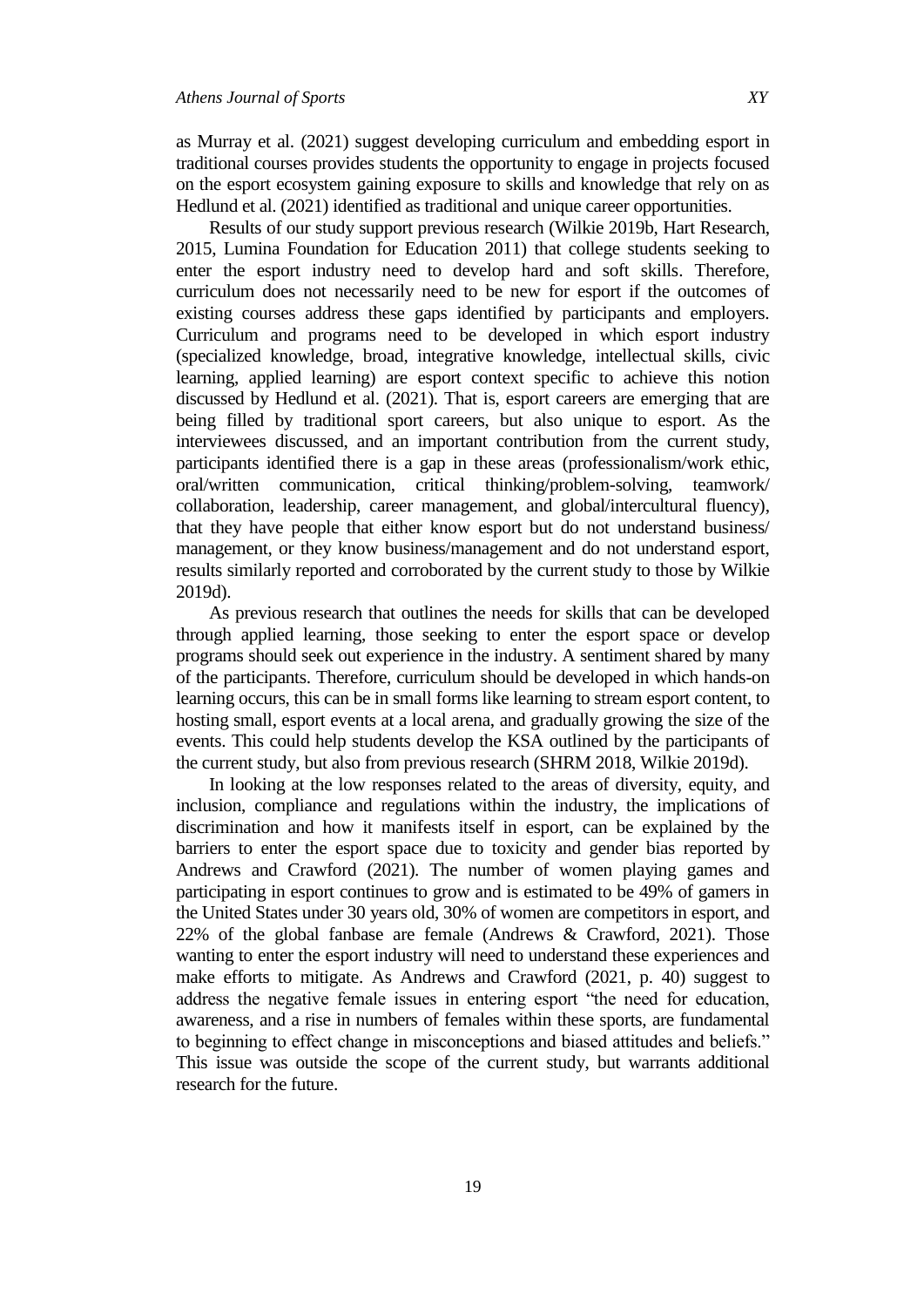#### **Conclusions**

The interviewees identified many characteristics and phrases that aligned with the ten behavioral clusters developed as a result of this study. They were repeatedly underscored as integral to a strong foundation an individual needs to acquire that will allow continuous growth, development, and resiliency in the esport industry. The three internal domains with the twelve functional areas represent the broad-based knowledge, skills, and abilities essential when entering the esport industry. Understanding these functional areas allows the individual to perform in a more collaborative, integrative manner which ultimately benefits the organization overall.

When reviewing the data from the interviews, patterns and emerging themes were found to exist. While they were not identical to the SHRM BoCK there were many similarities and connections. The further delineation of the internal functional areas categorized under the three domains, people, structure, and goals, indicates the foundational technical knowledge, skills, and abilities necessary for success in an esport career.

While an individual requires competencies in traditional workplace knowledge as well as discipline specific, there is an expectation that with industry evolution, functional areas (domains) within esport will continue to emerge. Lifelong learning skills, passion, and a desire to acquire advanced knowledge will be integral to success and sustainability of an esport career.

Ongoing research is recommended, given the introductory phase of the esport industry life cycle, the research provides an initial framework for current KSAs and competencies desired. As the industry evolves, industry innovation, development, and technology advancements may result in a shift in importance of the KSAs and competencies identified. Therefore, it is recommended that more research is done to collect information on KSA from subject matter experts, but also to identify academic institutes that offer programs in order to gain data/perspectives from students. This way comparisons can be made by students in terms of their career preparedness and compared to perspectives from SMEs.

#### **References**

- Andrews SK, Crawford CM (2021) Barriers, issues and similarities among women in esports and similar mixed gender sports: ascertaining common ground. In S Andrews, C Crawford (eds.), *Pathways and Opportunities into the Business of Esports,* 25–46. Hershey, PA.: IGI Global.
- Andrews SK, Michael TB, Williams MA, Lacher LL, Crawford CM (2021) Impact of eSports upon higher education from a faculty perspective: transformational pathways and opportunities. In *Handbook of Research on Pathways and Opportunities into the Business of Esports*, 149–178. IGI Global.
- Banta TW (Ed.) (2007*) Assessing student achievement in general education: assessment Update collections*. San Francisco, CA: Jossey-Bass.
- Bell K (2012) *The pathways project*. Manchester, NH: Southern New Hampshire University, SNHU Innovation Lab.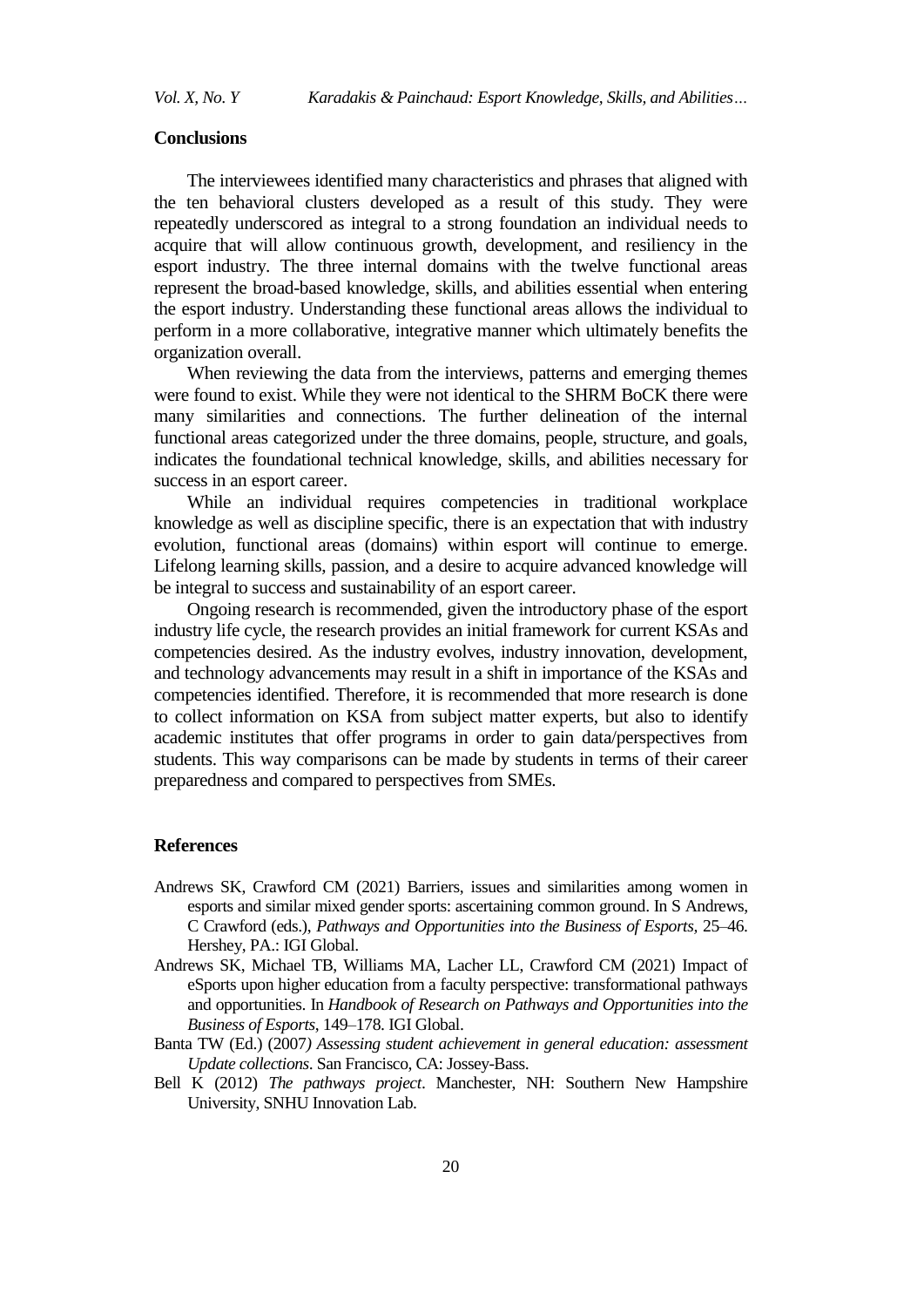- Bloom BS, Hastings JT, Madaus GG (1971) *Handbook on formative and summative evaluation of student learning.* New York, NY: McGraw- Hill.
- Bradley MJ, Seidman RH, Painchaud SR (2012) *Saving higher education: the integrated, competency-based three-year bachelor's degree program.* San Francisco, CA: Jossey-Bass.
- Chikish Y, Carreras M, García J (2019) Esports: a new era for the sports industry and a new impulse for the research in sports (and) economics. In *Sports (and) Economics*, 477–508. FUNCAS.
- Cranmer EE, Han DID, van Gisbergen M, Jung T (2021) Esports matrix: structuring the esports research agenda. *Computers in Human Behavior* 117(Apr): 106671.
- Feffer M (2016, April) HR's hard challenge: when employees lack soft skills. In *HR Magazine.* Alexandria, VA: SHRM.
- Finley A (2021) *How college contributes to workforce success: employer views on what matters most.* Washington, DC: AAC&U.
- Funk DC, Pizzo AD, Baker BJ (2018) Esport management: embracing esport education and research opportunities. *Sport Management Review* 21(1): 7–13.
- Hamari J, Sjoblom M (2017) What is esports and why do people watch it? *Internet Research* 27(2): 211–232.
- Hart Research Associates (2015) *Falling short? College learning and career success. Selected findings from online surveys of employers and college students conducted on behalf of the Association of American Colleges & Universities.* Washington, DC: Hart Research Associates.
- Hedlund DP, Fried G, Smith III RC (Eds.) (2021) *Esports business management*. Human Kinetics.
- Hitmarker (2020) *Esports Jobs*. Available at[: www.hitmarker.net.](about:blank)
- Israel J, Ganoza L, Lee A, Schulz K, Wall M, Sharma B (2022) *Fourth annual esports survey report*. Foley & Lardner LLP. Available at: Foley.com: https://www.foley. com/en/insights/publications/2022/01/fourth-annual-esports-survey-report
- Jang WW, Byon KK (2020) Antecedents of esports gameplay intention: genre as a moderator. *Computers in Human Behavior* 109(Aug): 106336.
- Jenny S, Manning RD, Keiper MC, Olrich TW (2017) Virtual(ly) athletes: where esports fit within the definition of "sport". *Quest* 69(1): 1–18.
- Jenny SE, Keiper MC, Taylor BJ, Williams DP, Gawrysiak J, Manning RD, et al. (2018) Esports venues: a new sport business opportunity. *Journal of Applied Sport Management* 10(1): 8.
- Jin D (2010) Esports and television business in the digital economy. In *Korea's Online Gaming Empire*, 59–79.
- Li R (2017) *Good luck have fun: the rise of eSports*. Simon and Schuster.
- Lumina Foundation for Education (2011, January) *The degree qualifications profile: a user's guide for chief academic officers.* Indianapolis, IN: Lumina Foundation for Education.
- Marshall C, Rossman GB (1999) *Designing qualitative research.* 3rd Edition. Thousand Oaks, CA: Sage Publications.
- Murray J, Pricce EB, Decker S (2021) The mission value of collegiate esports. *The Sport Journal* 22.
- Painchaud MM (2006) *Perceptions of human resource professionals regarding teambased academic service-learning projects in business curriculum.* Dissertation. Graduate School of Argosy University/Sarasota.